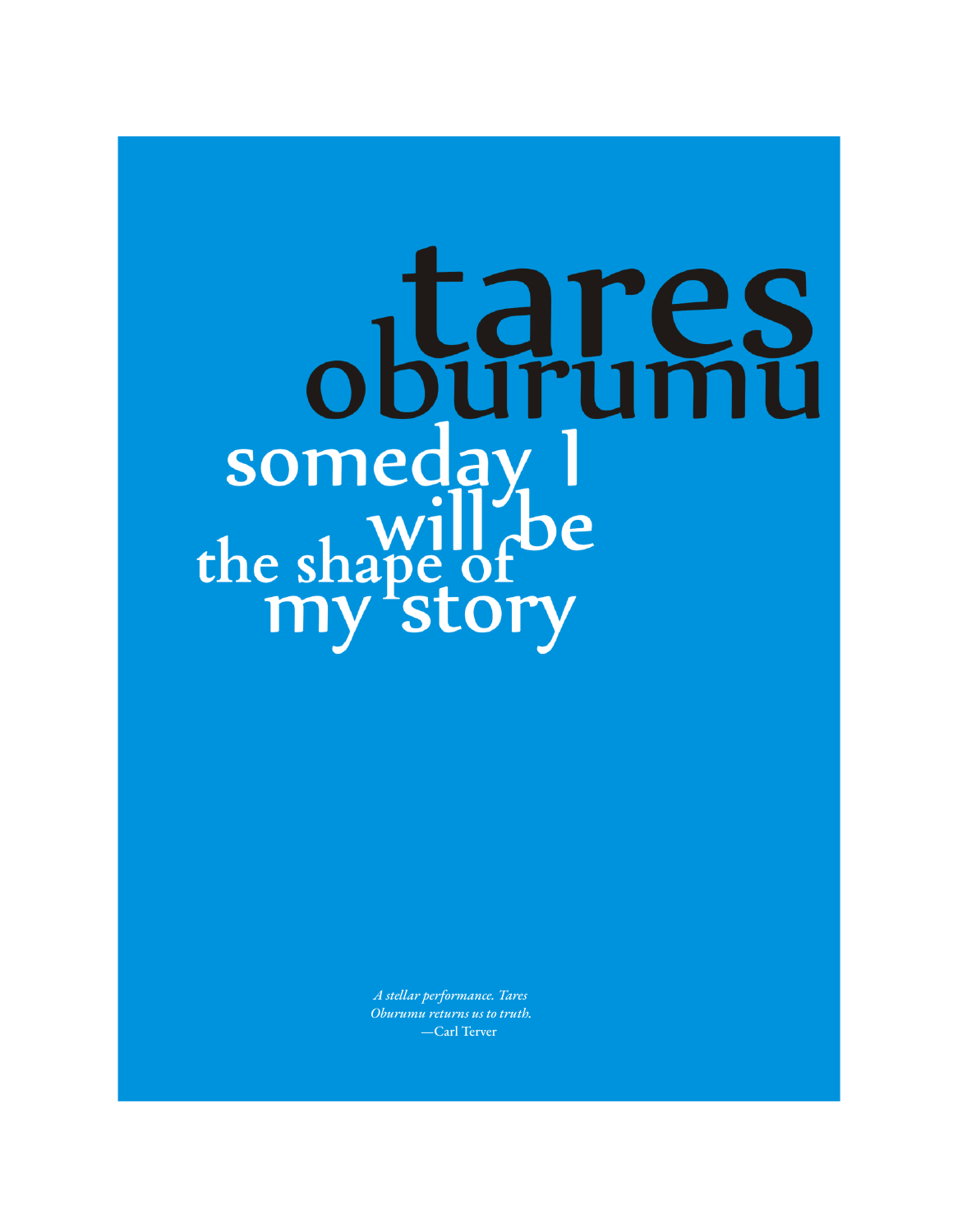# someday i will be the shape of my story

**Tares Oburumu**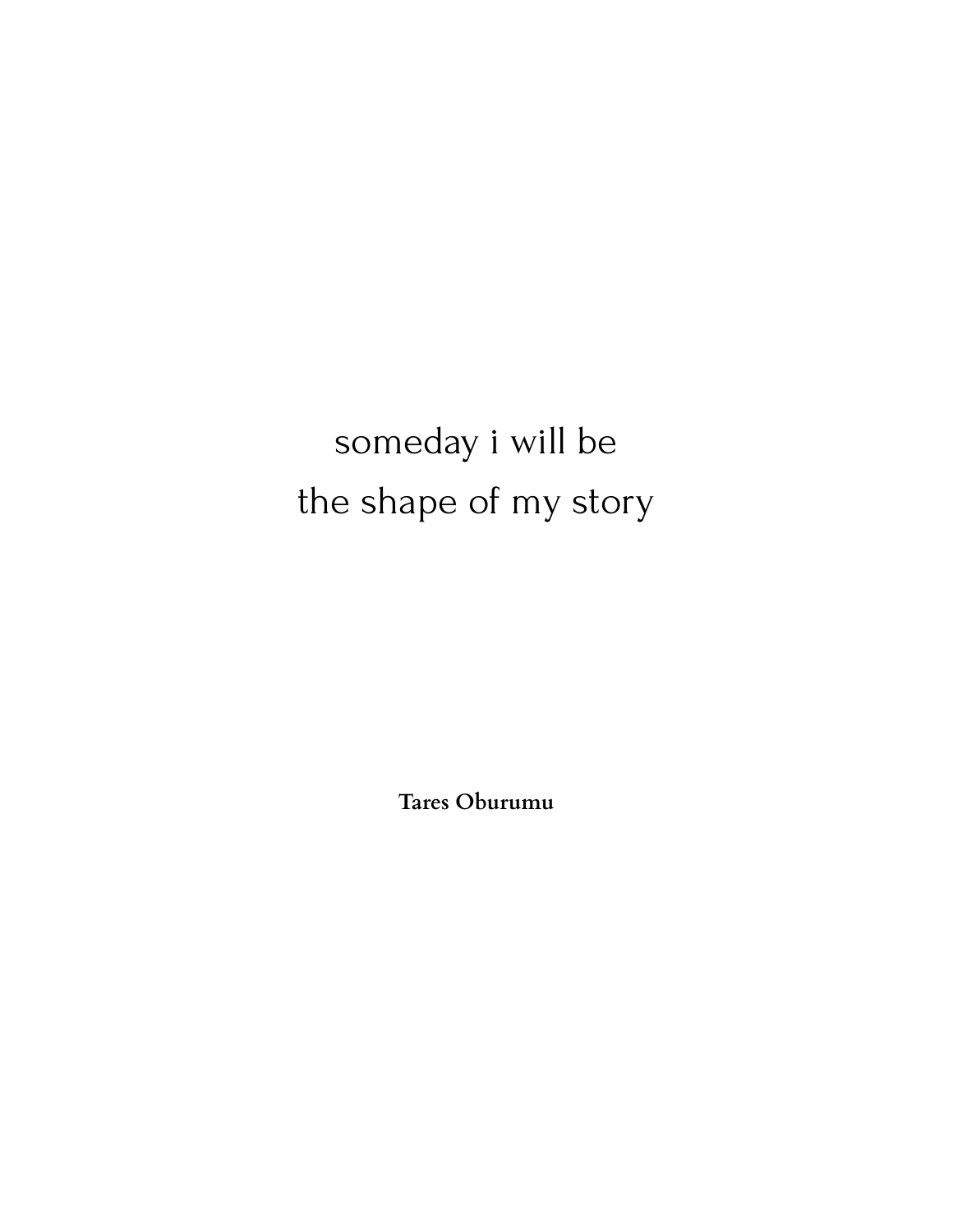Copyright © 2022, Tares Oburumu

All Rights Reserved.

No part of this publication may be reproduced, stored in a retrieval system or transmitted in any form or by any means, electronic or mechanical, including photocopy, recording, or otherwise, without the prior permission of the copyright owners.

First published in Nigeria by Heiress An imprint of Afapinen Media Enterprise No. 2 Villa Suites Street, KM3 Gboko Road, Makurdi, Benue.

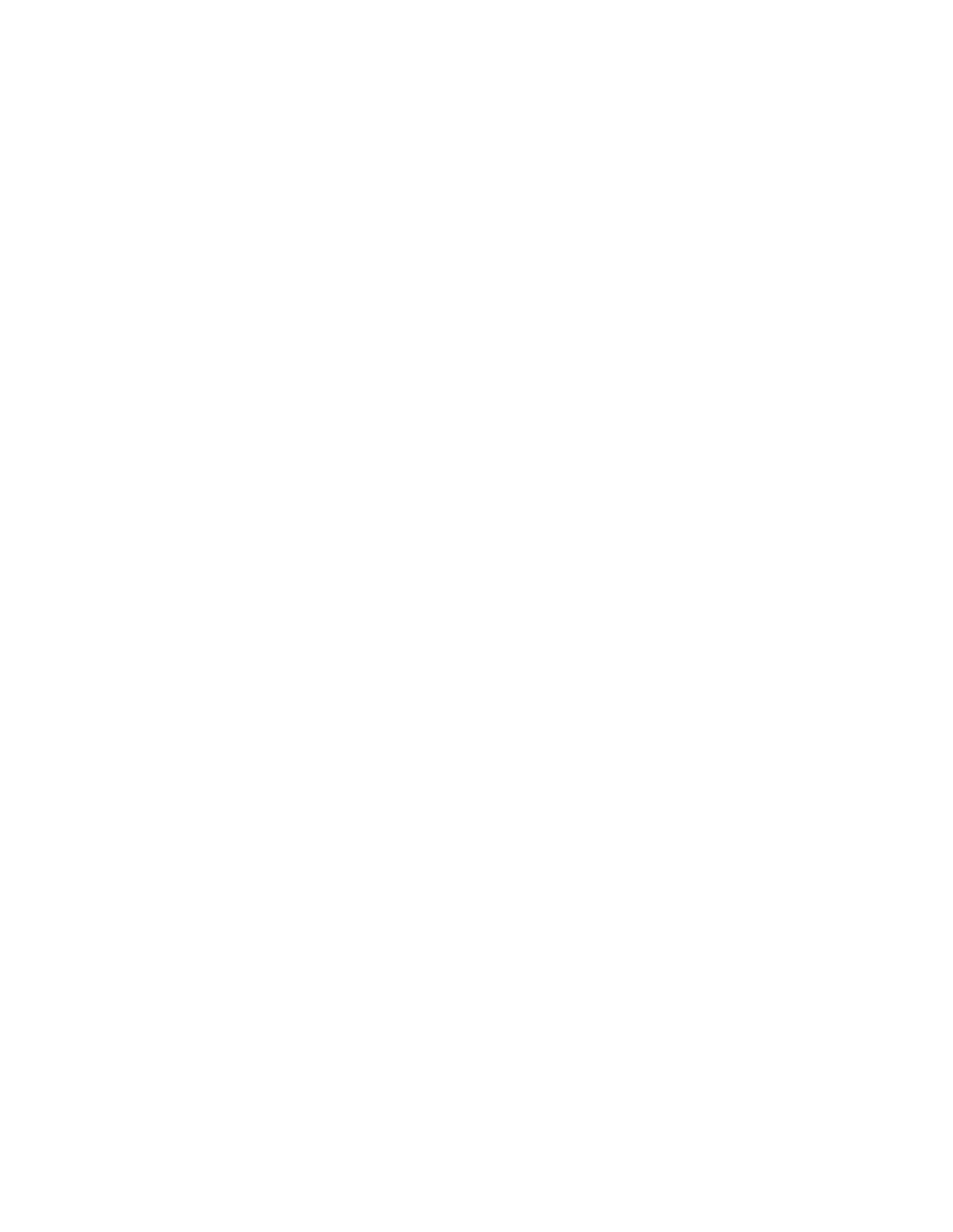glory to lagos

first glory – a shape of music

first music – a note full of water

first water – a boat drowns in the waves of a book read many times after a dream

first dream – my father who plays a harp & thinks about living in an island another word for paradise

first paradise – annie & toyboats

first toyboats – a painting of swans in the future

first future – notebooks & piano lessons

first lessons – the picture of the girl in front of the universe singing a note halved in two almost the drawing of islands

first island – mother & jazz

first jazz – sasha like a flower in field which grows as wild as the universe

first universe – hope. or what can equally mean light in the dark

first darkness - the distance between finima  $\&$  the headlights

first headlights – new york city, a letter. or glory

first glory – last glory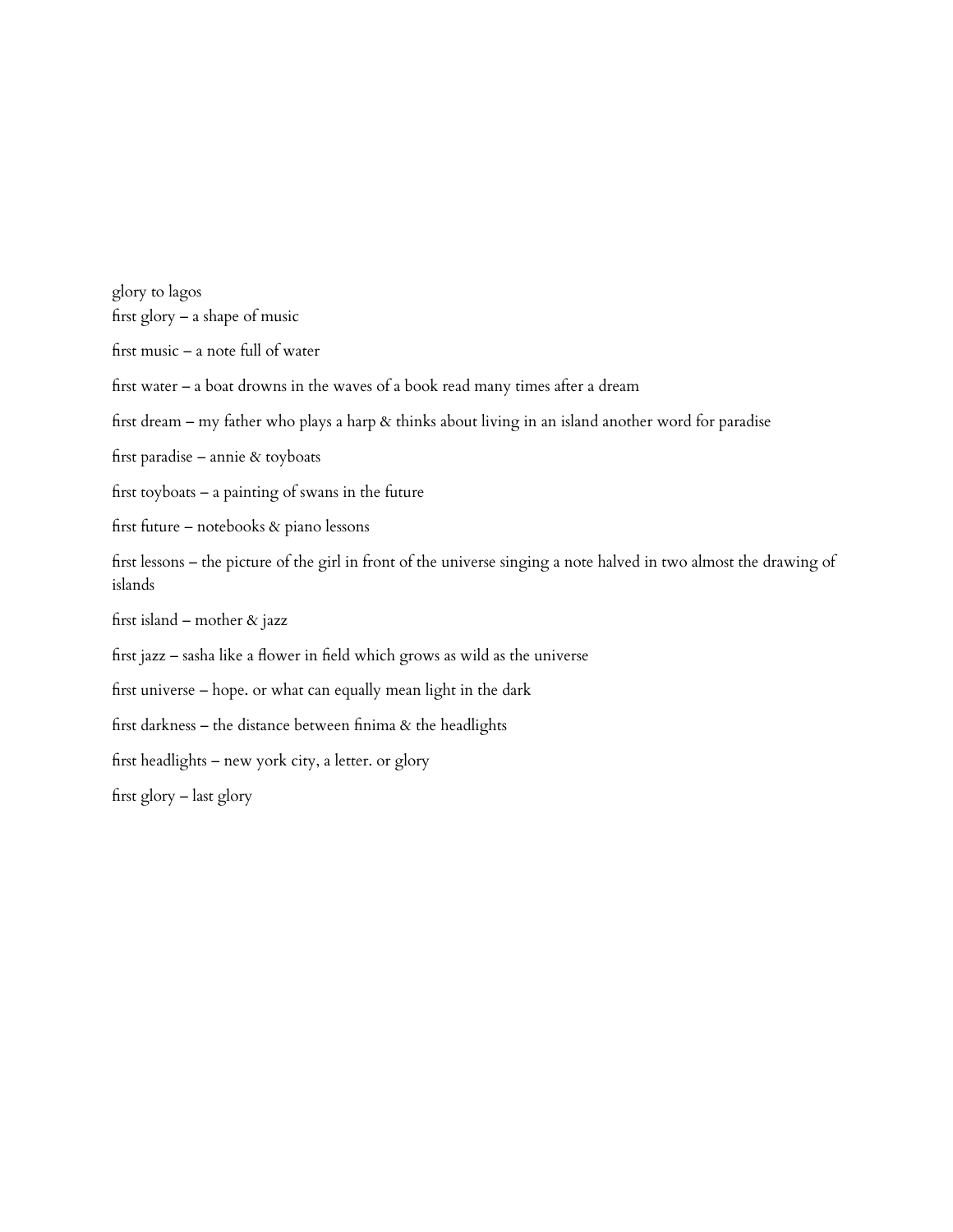# **glory to lagos**

my grace is heavy on me: it is this cross i have devised from the handrails of the yellow

#### buses

& the pidgin they speak.

this wild fascination that surrounds me, as it is with you. you drowning in the familiar crowd, head up in the same faith we all carry in a pouch,

unafraid to die close to what is glorious. i dream many dreams about you, you my love, my life & sleepless nights. you, helping me carry this crucifixion with these lights, these abecedarian lights

that are my hands, to write the dead hafiz out of the curls of blue roses of the mediterranean sea to the islands' green. he was searching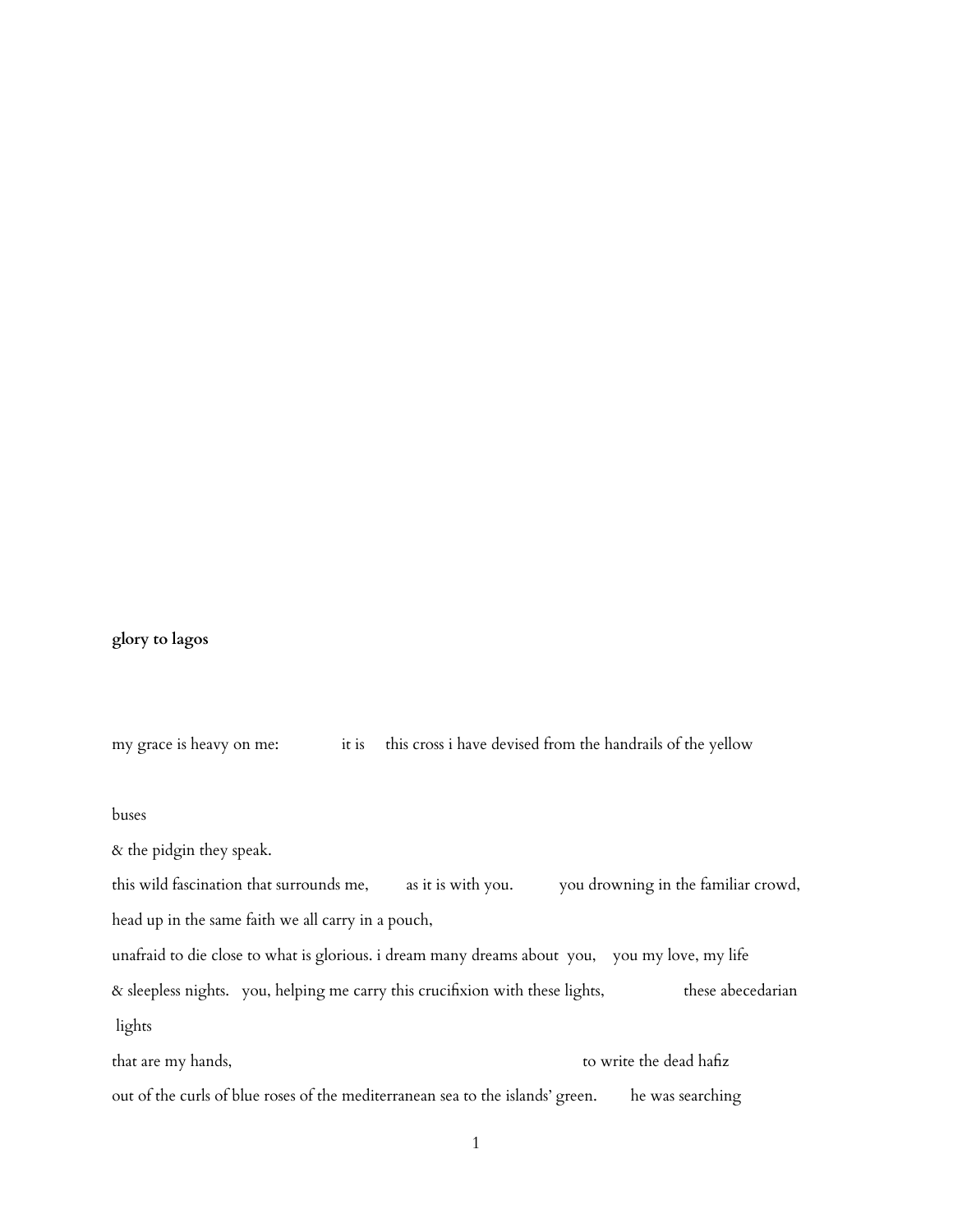for whatever was called father, as i am,

heavenly father.

father being the love of everything far away from home.

in finima town the word father, sometimes, is made water, & its shapeless silk of colorless habit is made word. but i go lustral, i illuminate the sea, writing letters of my unhappy days to an ocean of brothers

where you are a wave, an arc - a crescent, bent over the night, happiness  $\&$  sorrow; the dirt we make a country for, a brand of the old colony. The a brand of the old colony.

you,

quite British

in a sugar factory far from home  $-$  home - you say, is where they break bread  $\&$  pour wine enough

to keep holy the biographies we live. here, holy is the man who survives his own body. holy is the one who preaches diaspora in the name of the Lord, God Lugard. here, i found out that a shed of sweetness shelters you: the honey in your opinions, the contralto stuffing your tongue with audience, the basil in your voice. yet you sing off the roots.

i wait at that post-colonial English door, listening for an opening as the hours pass brilliantly by, wondering what brought you this far. is it debt? let the money pray for us. sin? i will sing, i will sing an emo for the government.

if it is the color of the villages in me,

then glory be to the yellow buses. glory be to exodus.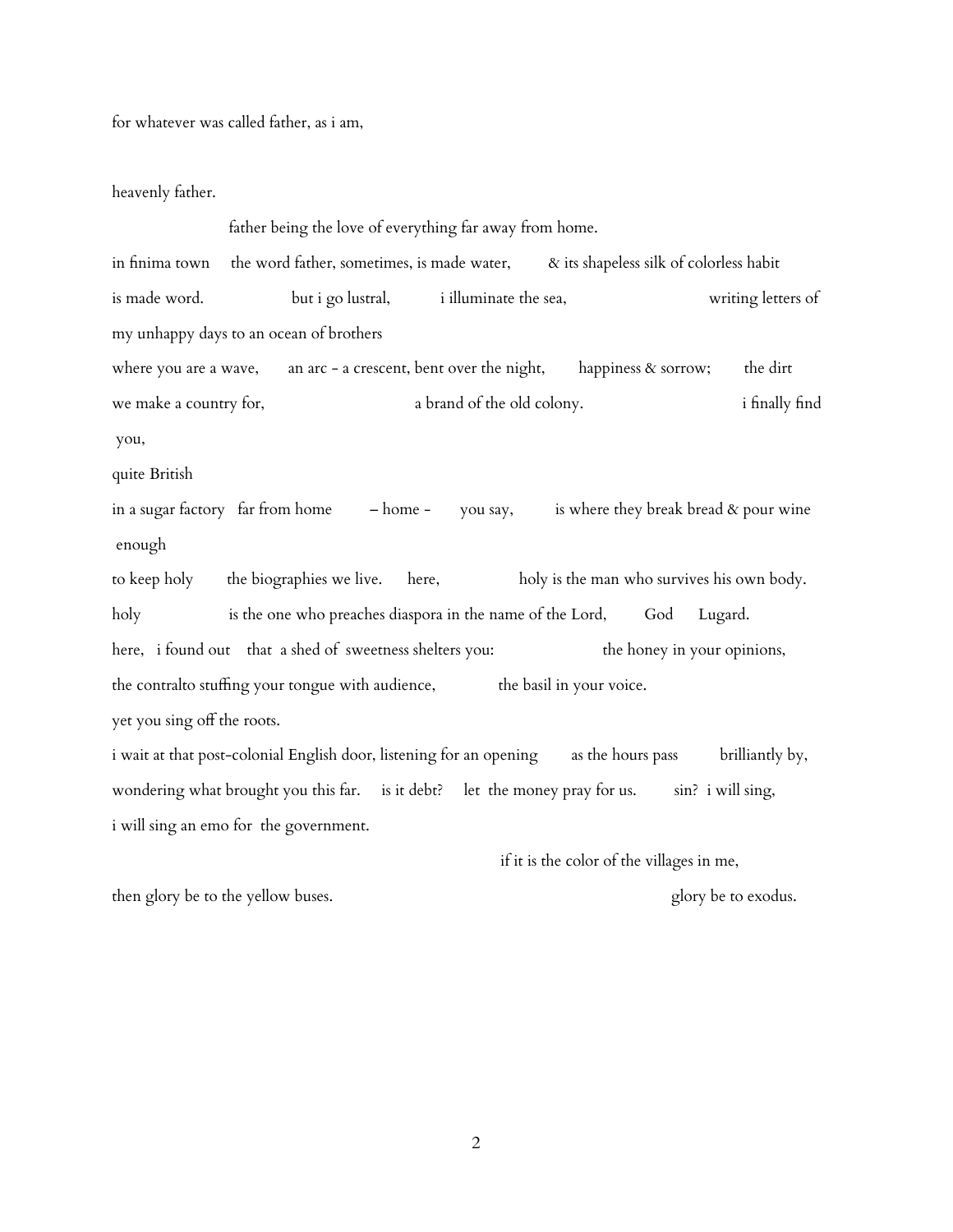# **first glory – a shape of music**

isn't this love, that i love to walk into leavings before i burn? goodbye, night, she says to the garden set ablaze by its own flowers, as the microbus pulls up to motif. my little girl & sister, & i , trembling out of what the green flag stands for to a field of water. behind us, these questions go up in flames: me, bent - grass-deep beneath the green flag. me, bent - before a map as i do before my mirrors looking to see if i am from a nation close to extinction. me, bent – in the middle of a house infested with windows. through their stereos exits i see the light the music

| $\frac{1}{2}$ | $\ddotsc$ | $1000$ $0.10$ $1.00$                   | $0.110$ $0.1100$    |
|---------------|-----------|----------------------------------------|---------------------|
| white smoke,  |           | spreads its notes as ink over the city | - inhale symphony - |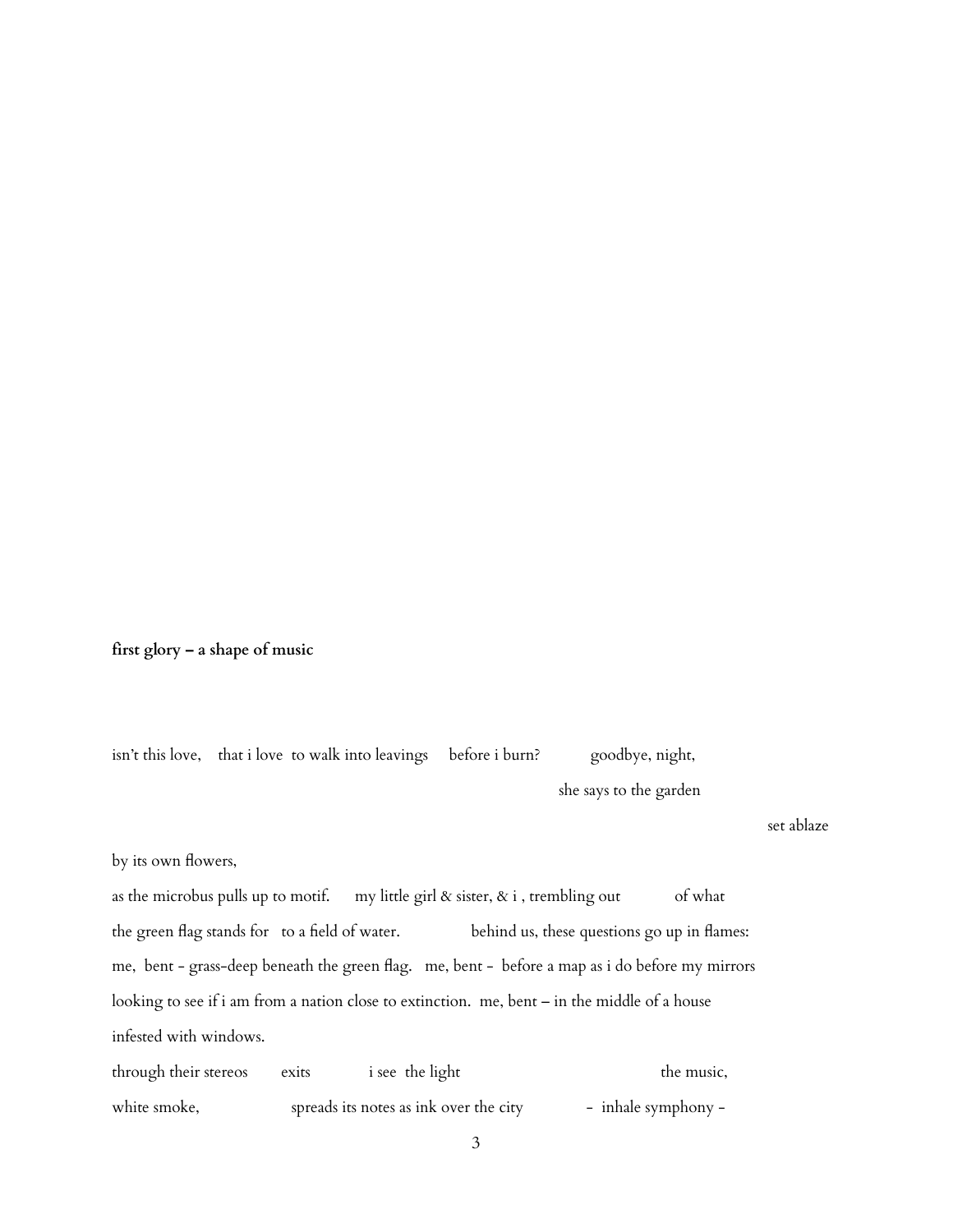then breathe, which is to say write. writing is the only way out, out of an amphitheater burning, the only door open wild open in a closed country. there's no song of the vineyard of ruin i can sing for you but this this, only this: *across the borders, i am a field of stars.* step inside the chorus leafing through my arms to the orchestra where we have come to, the pre-colonial communists

still fishing, like the blue sea's addicts, in a dead precolonial time. step inside the music. & pray it is home, with bowls of piney lakes built around it,

for everything that burns. for everything that stays shapeless,

is the glory of water.  $\alpha$  then you open my hand, fill its map with harbors for the boats rowing to reach our salvation the lone town of finima. we arrive at the Grand piano in the year of our lord Jesus Christ,

which is the riverbank.

you, keeping to the G major, i, raising a pitch to survive the song

we are played.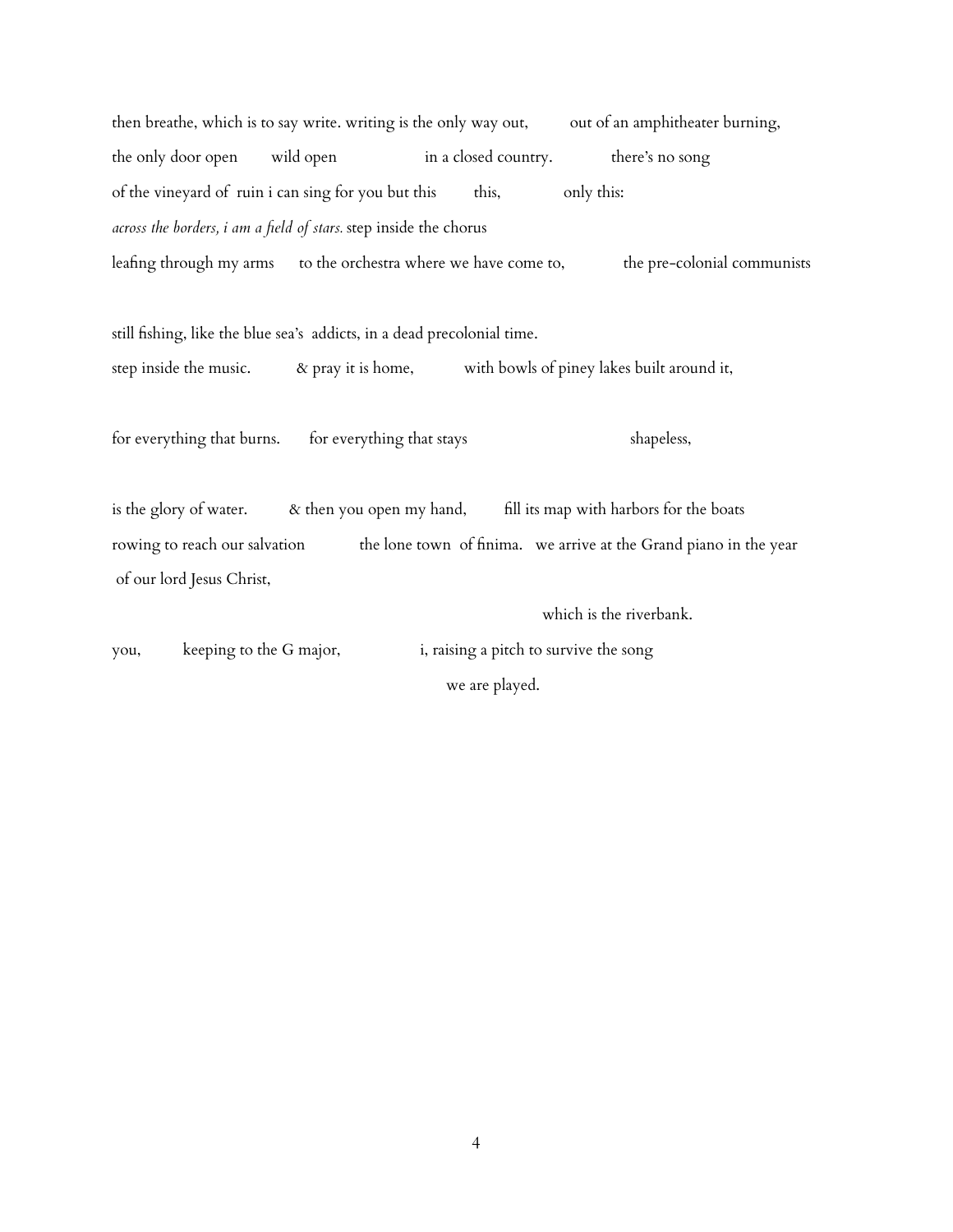#### **first music – a note full of water**

the boats i rowed the slow child i was, to what i have become are shaped like memories, or acoustic guitars mooring the music of how we live in a field of water living on grass. the day of my light, like any day spent in the dream, that i will become starburst, moonshine, is this aureola i find in the live photograph of baby-mother & child drowning by oil vessels; hands full of water, holding on to the net catching six years of fishing. above us float the national anthem - 1967s, future tenses, the luxury

in letting go -

# *nigeria is calling*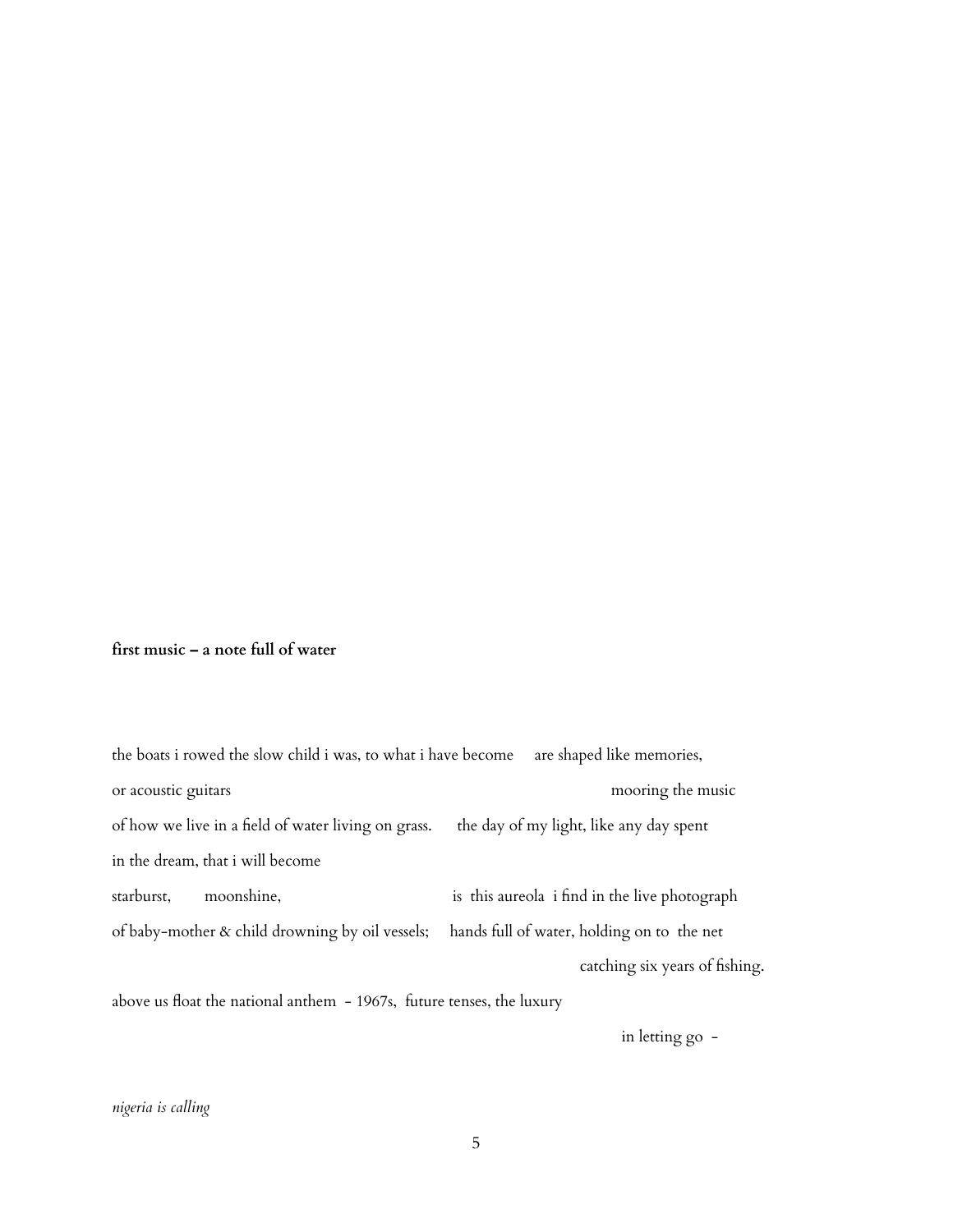| & these syntax of hairs doping in & out of asphyxiation,                               |                              | now, make me                                                            |  |  |  |
|----------------------------------------------------------------------------------------|------------------------------|-------------------------------------------------------------------------|--|--|--|
| see clearly a plot of fatherland – the horizon.<br>i swan the vast love between mother |                              |                                                                         |  |  |  |
| & child, skimming God - the religion of foreshadows.                                   |                              | O littoral love,                                                        |  |  |  |
| i believe in you, survival.                                                            |                              | i believe in breathing more than as i do inhale my faith in you, death. |  |  |  |
| O grief, O intervention,                                                               | have i not been vaticinated? | we will not die now,                                                    |  |  |  |
| in spite of the cemetery, in spite of the nations dying in us.                         |                              | we make it to the shore,<br>committing existence.                       |  |  |  |
| today, i hold that history striated in this poem                                       | this painting                | to you,                                                                 |  |  |  |
| because i have met my mother                                                           | many times                   | in the colors<br>we lay in sand                                         |  |  |  |
| echoing the sunlight.                                                                  | what you say,                | you didn't see what we have swam into? -                                |  |  |  |
| the time that's to come                                                                | the written shore            | read by the waters in us.                                               |  |  |  |
| <i>i</i> butterfly my mercy                                                            | the rose in her hands        | incensing this prayer any prayer,                                       |  |  |  |

bless me, father, for i have sinned. which is to say, she is just a girl who doesn't know how to die yet.

6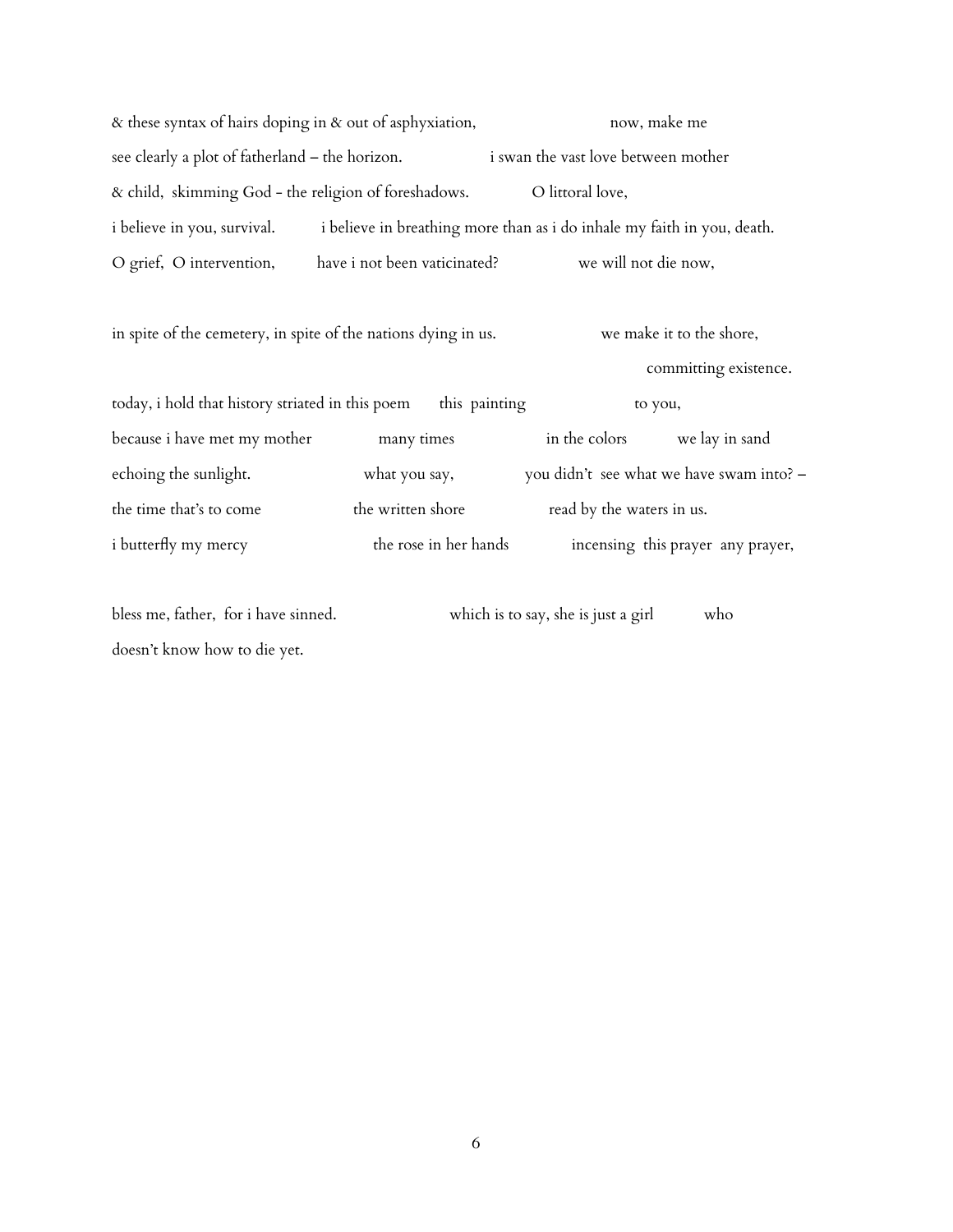#### **first water – a boat drowns in the waves of a book read many times after a dream**

we sit on what survives, only – on the ledge, talking about my father who is heaven in a wild flower. the story is what the sea listens to from a lake behind the pub where the roman catholic was born, i listen to his birth from the streams flowing out of me,

reaching out for the shelf

a pinnacle on which lives the virgin mary. hail marys are in descents; prayers, the gradations in step with the hope my mother has created with the fishscales on her own hands, the biblical faiths. hands turning blue when i give them to the waters under the waves, the miracle applauds the amphetamine that shapes me into bird, sublimity, a bottle filled with the length of River Ramos, orbit, capstone of... ascension.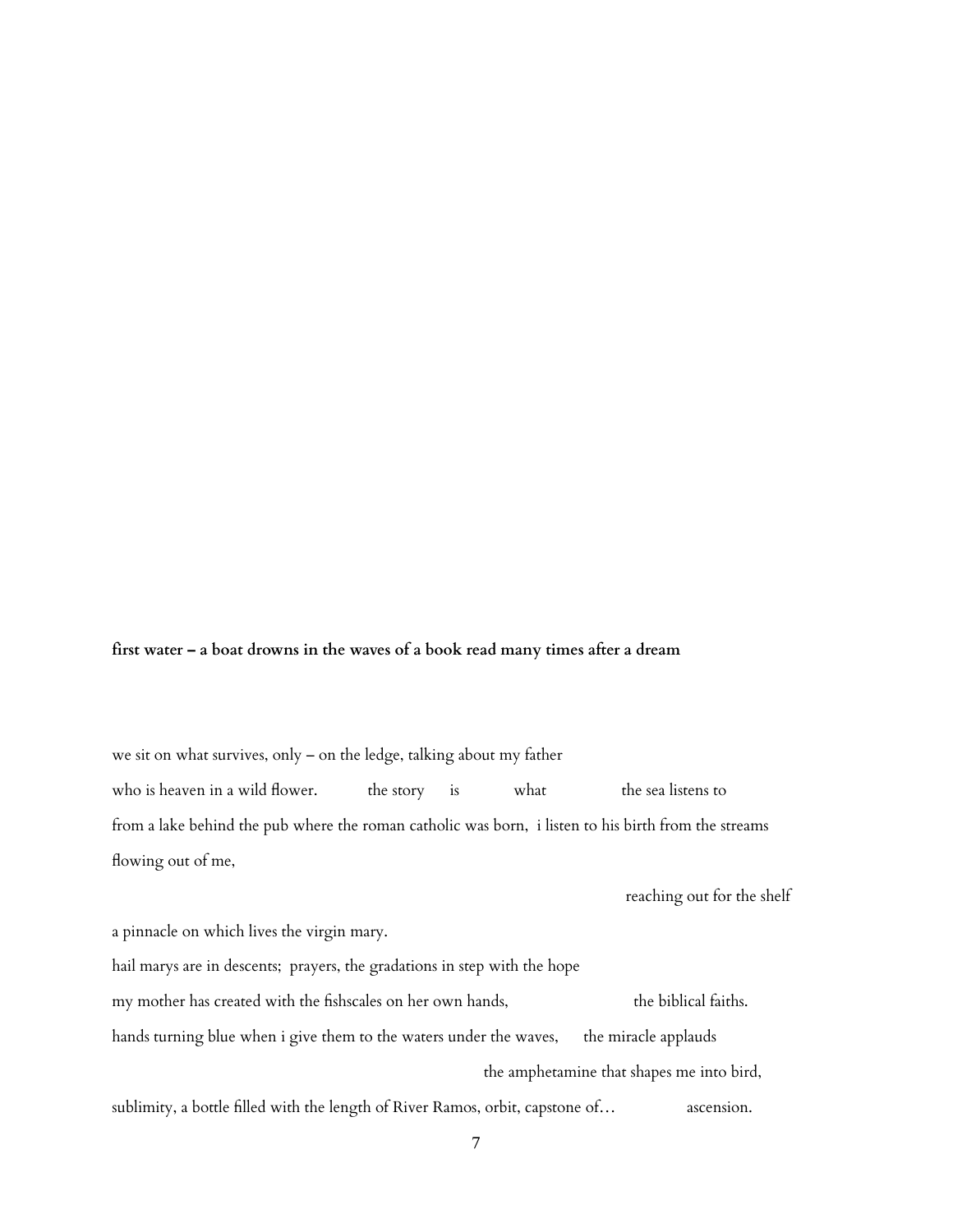seafaring at nights.

i have been offered this hallucinations – a mix - wine + wine + wine + wine + faith + wings, drink of the chalice your own doctrine they say i am equal to an angel. *walk by your mother to church*

*& learn how to fly,* says simon, the psalm 121 is a rose in her hands, lifting her eyes above the liquid hills.

i love the white albatross they come clear, even in a storm. i love human behavior so much,

it makes me drunk.

nothing is prophecy unless it has a future, & my mother is always in the offing, always in the ocean of her fishing nets & the new testament. where i see the hurricane on the beaufort scale table

of water,

she sings the hallelujah. God breaks his boat in two. father! she calls me by my earthly name, hold this boat my life with

all your life.

me,

i pray to my books, do not let my mother drown. i put my life around her like arms wide as love after death. i swim. i dream. i slave. i violate, carrying my mother across her grave.

i open the waters in

a howling seine, screaming from her depths, take me.

8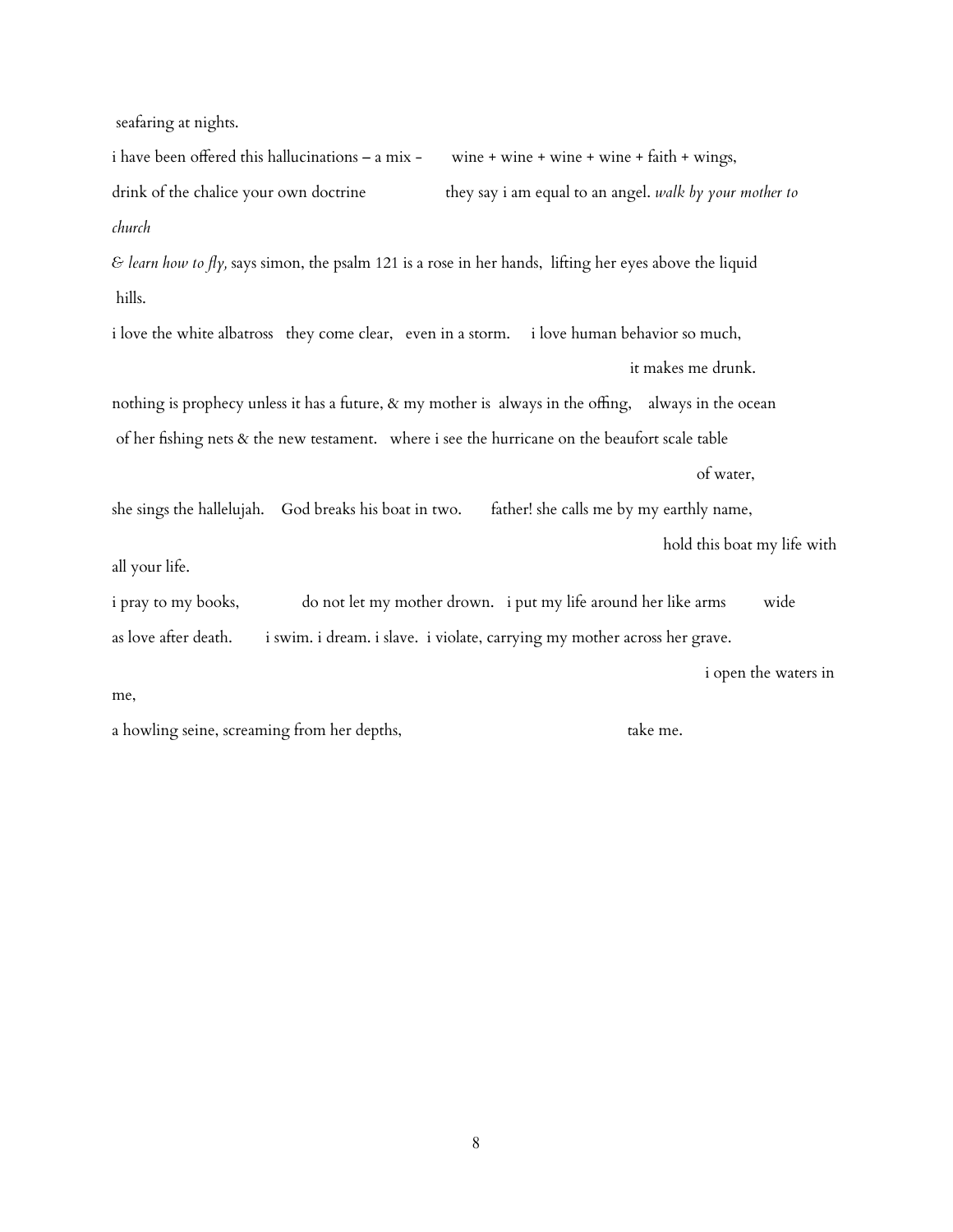first dream - my father who plays a harp & thinks about living in an island - another word for paradise

always, i step in & out of the universe to love you, you not close enough to reach this infinite hand i have long stretched across an equal infinite song to find me, son of music. i am depths of feelings & burnt histories away from you, oceans faraway, blue curls nearer than any other color loving you in the way the water loves its own salt. but i keep to the mirror of my own heart made in the image of a doe; i know how long i have been lovely, staring at the orphanage the flophouse this art a wild prose place of my birth where a flag stands defiantly its white light burning the earth into a green country the ordinary heaven hard to build, breaks easy with public wallets. i see you from where the years between us were null  $\alpha$  dark to when the sun spoke its own dark love into color, to light;

there you are; a shape of soli, the Kalamazoo's short stories long began with pedals: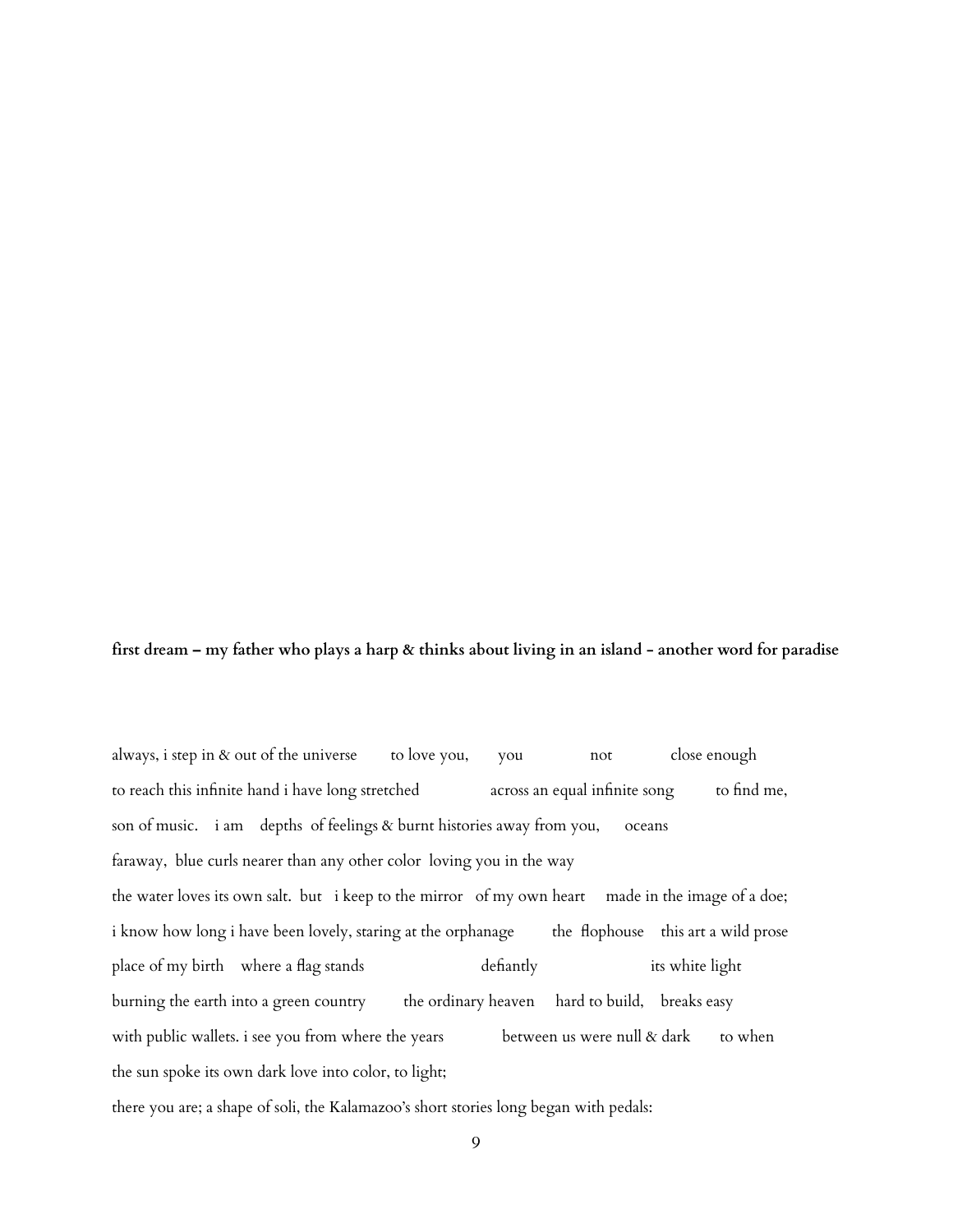1st pedal: first of his 47 strings

| shapes                       | of | the        | broken sentences you lift, |                   |  |  |
|------------------------------|----|------------|----------------------------|-------------------|--|--|
| eyes close,                  |    |            | you raise the still water  |                   |  |  |
| to hold the dream in         |    |            |                            | one string        |  |  |
| then bead it over us;        |    | 4 brothers |                            |                   |  |  |
| & 3 sisters,                 |    |            |                            | you build         |  |  |
| by destroying the old future |    |            | in us:                     | the new orchestra |  |  |

# 2nd pedal

you lift your foot, heavy with rhythms, off the little stage, or nest, & here comes the white albatross the wind riding it, the season. under this heaven, a trawler is lit by its own power; mother & i, careening our wooden ship spooling nets with origin & heirloom sand. it's in the way i modify her with new love, the way i look at the oil vessels floating around us, the way we sail back to sea, almost eternal, the way he plays us to the fishing lines; his hope for the days better than a day.

#### 3rd pedal

| when you ask me to make music for the dead i repair my life, |                                |                       | <i>i</i> remake the harp, |
|--------------------------------------------------------------|--------------------------------|-----------------------|---------------------------|
| flow through the present                                     | into the strings in his hands, |                       | fall through images       |
| of the life after                                            | into question,                 | <i>do we exist?</i>   |                           |
| the day of your death,                                       | like any day;                  | stills the kingfisher |                           |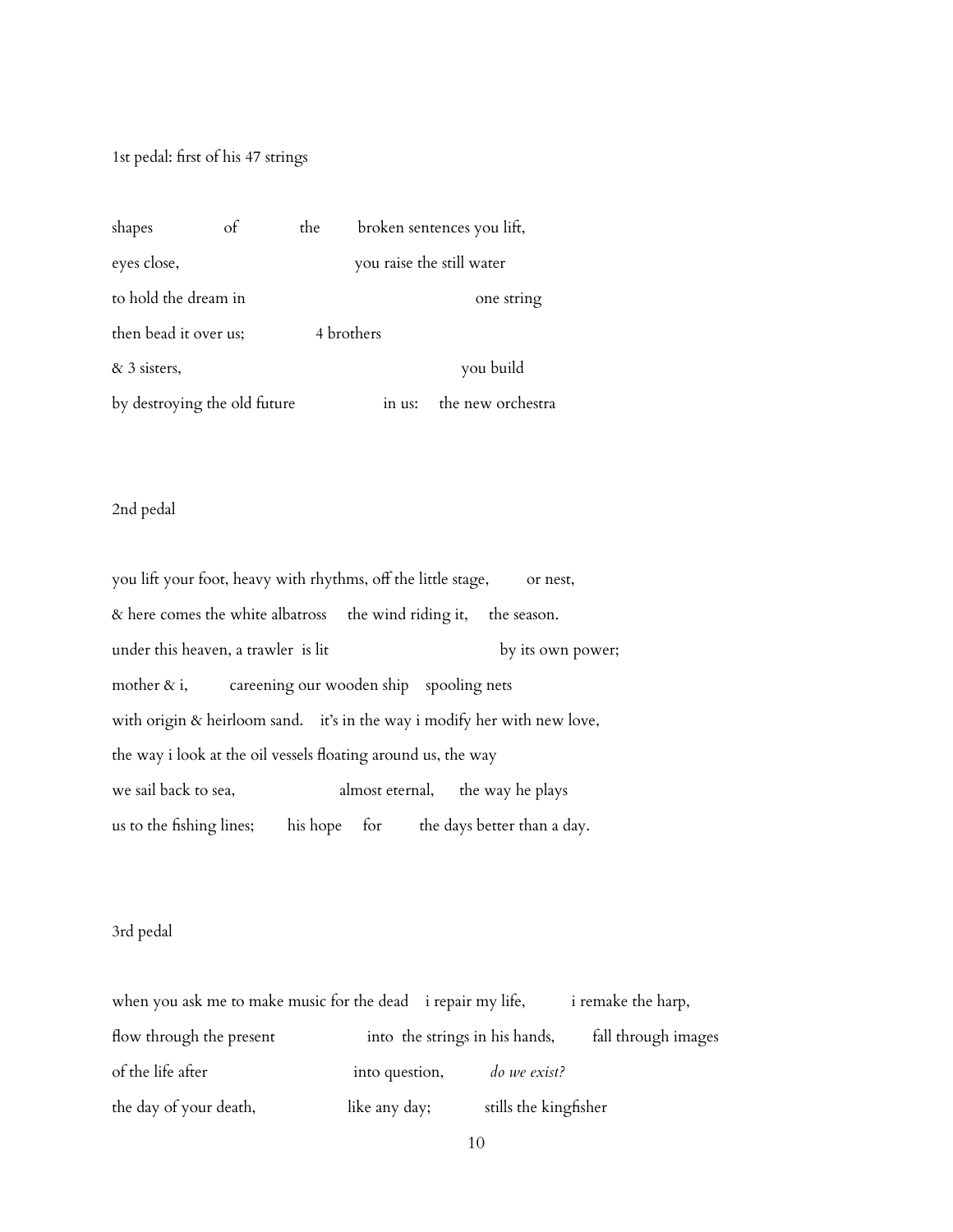a city on the map of bramble leaf the planets form stanzas around this poem this sun i write in gold, the flowers still beautiful around us, they surround the coffin. the family multiplies the traffic by seven times the centuries. the clouds, painters of the sea never rest their hands. the egrets still fly in formations.  $\&$  i keep crossing the same river the same way they keep their oars white in the sky,  $\qquad \qquad$  as i do dip  $\alpha$  flap my paddle against the water. *forgive how i bury you, brother.* mother sets free the barracuda from the hook. she says it could be you, coming back to us, you always do when the music stops by the beach, where we sit in it, mending the nets, repairing our lives.

## 4th pedal

tam samuel - name: andante the call moves among its own notes, sunlight arcadia, like wind over shrubs, light over star. *do you ever think about mary's fingers strumming exegesis?* the bridge comes clear as you touch the middle of the music where my revolute spine fortifies me.

i carry my mother offhand, on horseback, not to cross it. there's no place for us in the promise. we have chosen to sit in the darkness of your concert  $\&$  island  $\&$  see all the light that surrounds us from the galax

which is infinite, which is the true flower.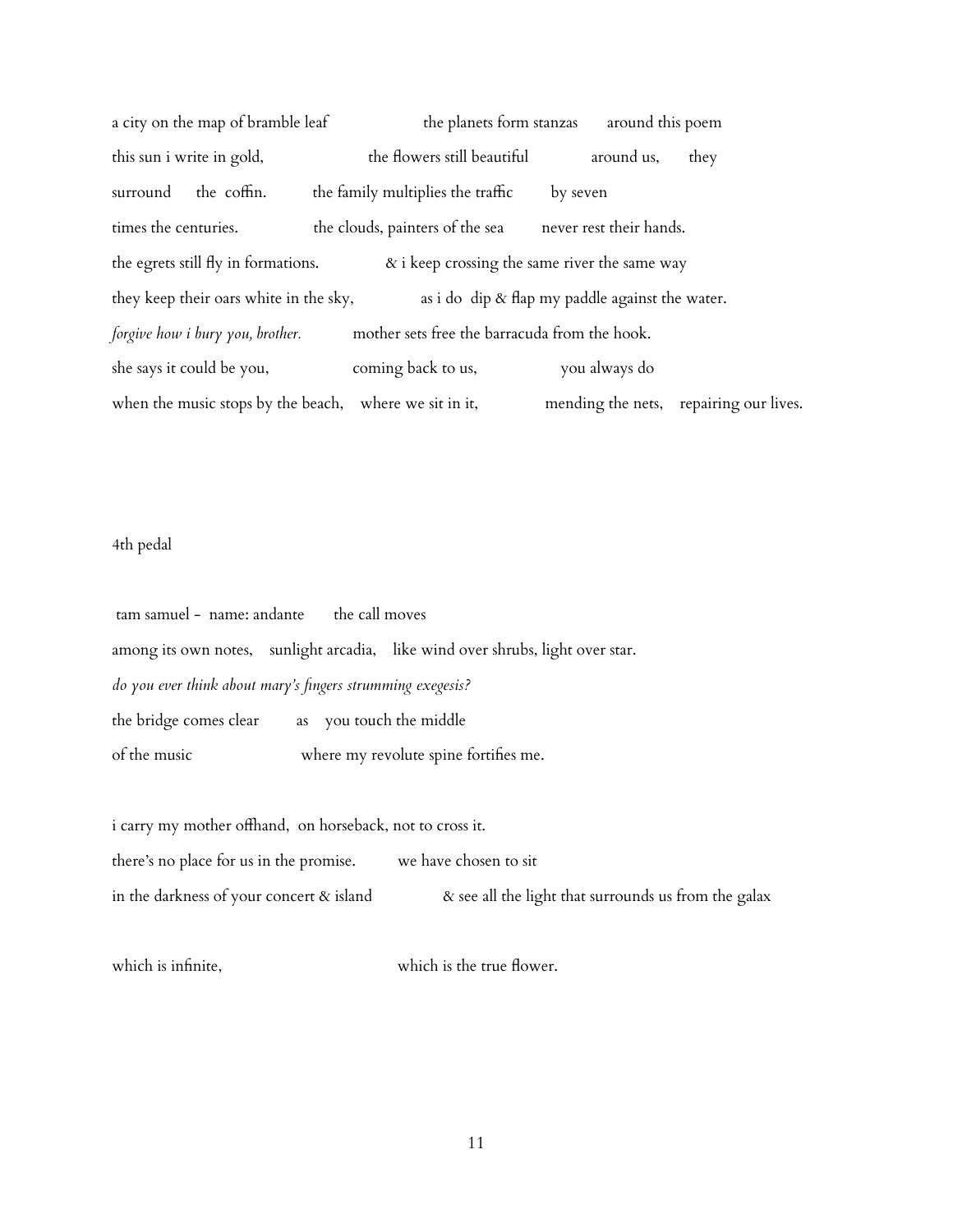# 5th pedal

around the aubade is a small nigerian town almost a hospice almond-green. around this small grave live the southern moths. to keep them moths, you hold out a string to paint each with its own music-light because the streetlamp is put off, almost eternal. *how do you classify the song?* earache earmuffs earnumers ear + distance, + what? if the country wasn't a post-colonial flower, *what would you have planted in its stead, national atrophy?* at least, heaven is here the burg your dead son waters. you could see my mother farming her endless love of you in the chorus. love: moon over an unequal endless window.

6th pedal

*for farida james of an imagined orchestra*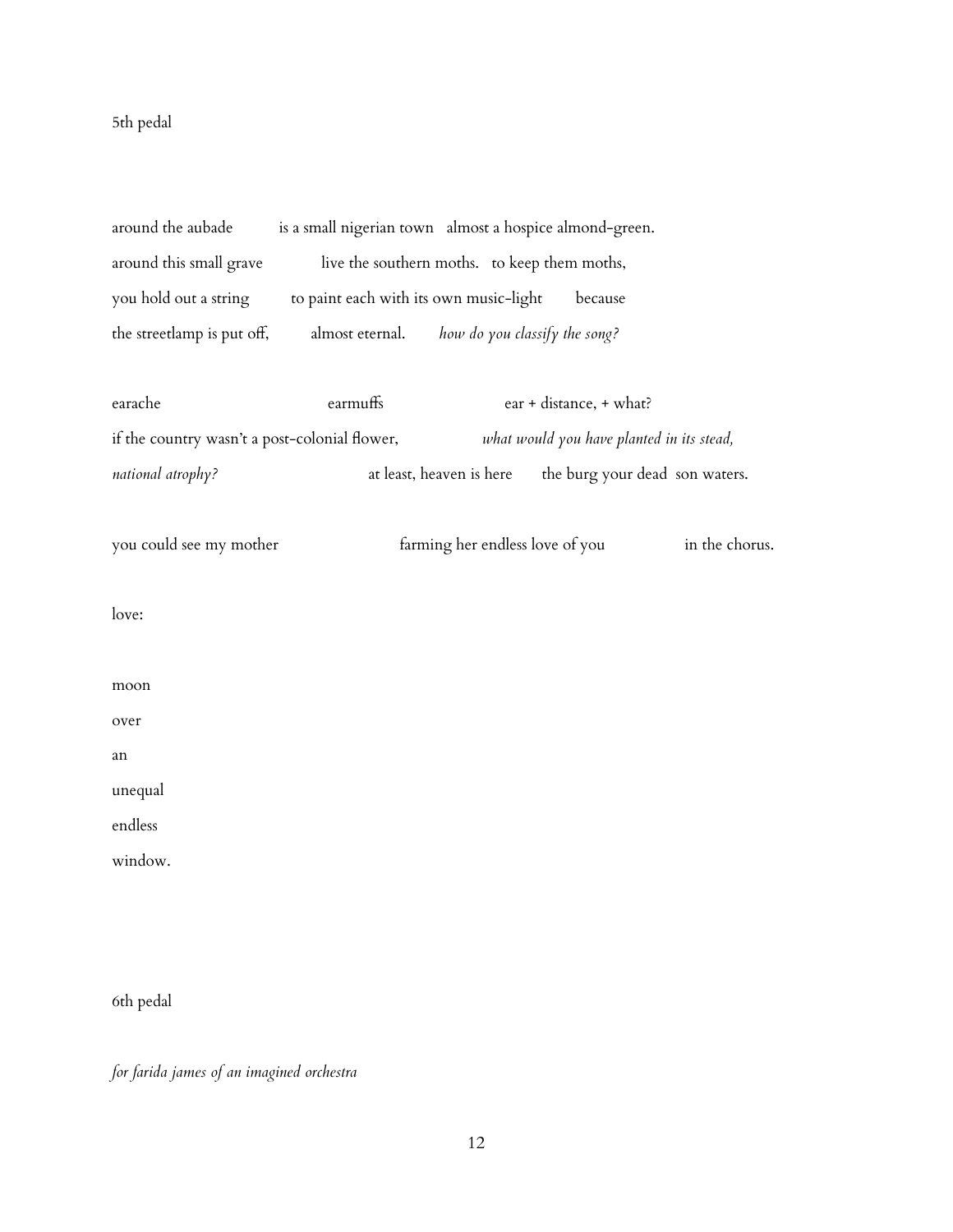in an evening walk in december, the rain falling in broken glasses, a piano like an umbrella from your past came to play its favorite roof over you. i remembered The Dead, Joyce's transparent music through which we were all titled after the grace & the reflection of the world: an expanse that descends through the clouds. there was so much Christmas in you that when i picked up my little lights to meet you,

i found mother in the rain, pairing threads to dress the day.

7th pedal

"play island," i say, & i forgot to ask, before i remembered the shore you thought was a boat.

you played the waters up to the brick walls, up to the room housing the link between me & the invisible hallows.  $\bullet$  between symphony & the clear silence that we were alive, so close to the flowers the glitter of the gravestones. or diamonds? the years flooded the harp & your absence. & in the morning of your dream, before the music ended,

we woke up, floating in each other's arms, past paradise: mother & i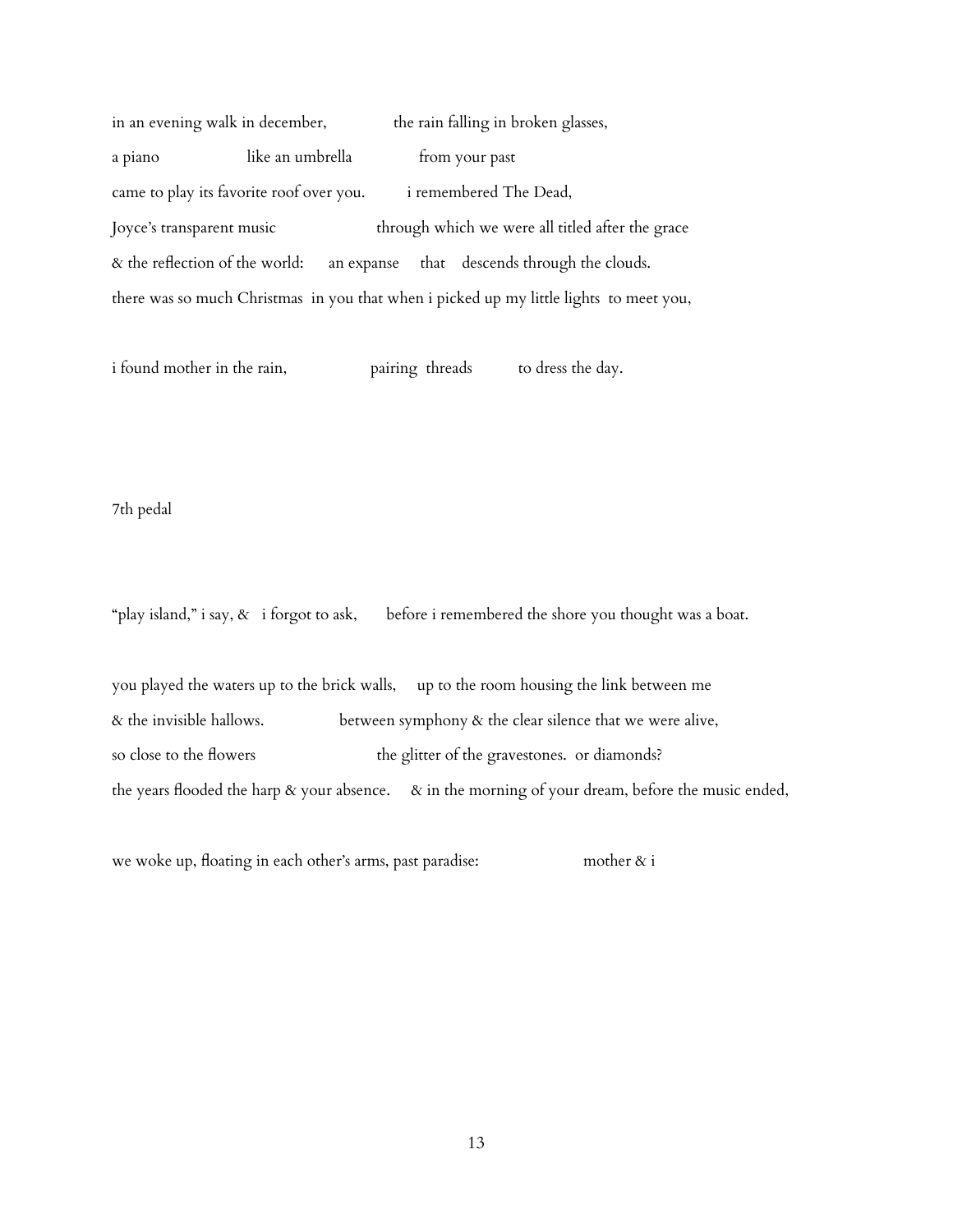# **first paradise – annie & toyboats**

far from the Tjama Groove, old enough to go far out into the future on a boat; the future being a place where people believe they are angels sailing towards no horizon – yet ever expanding the white egrets a receding soar, the orange sun broken in two by a thread of cloud, the rogue sea throwing up her arms against her lovers, the lights riding the oil vessels; seeing all these, all these responsibilities from nature to man, we row, fishless, through finima's dusk to the towhead. while there, the tender need to give to hunger what doesn't belong to it brought us to wood, matchsticks & fire. & fire, too, like hunger, grows by tending. we gathered round it, like poets round words, & the warmth of long sentences.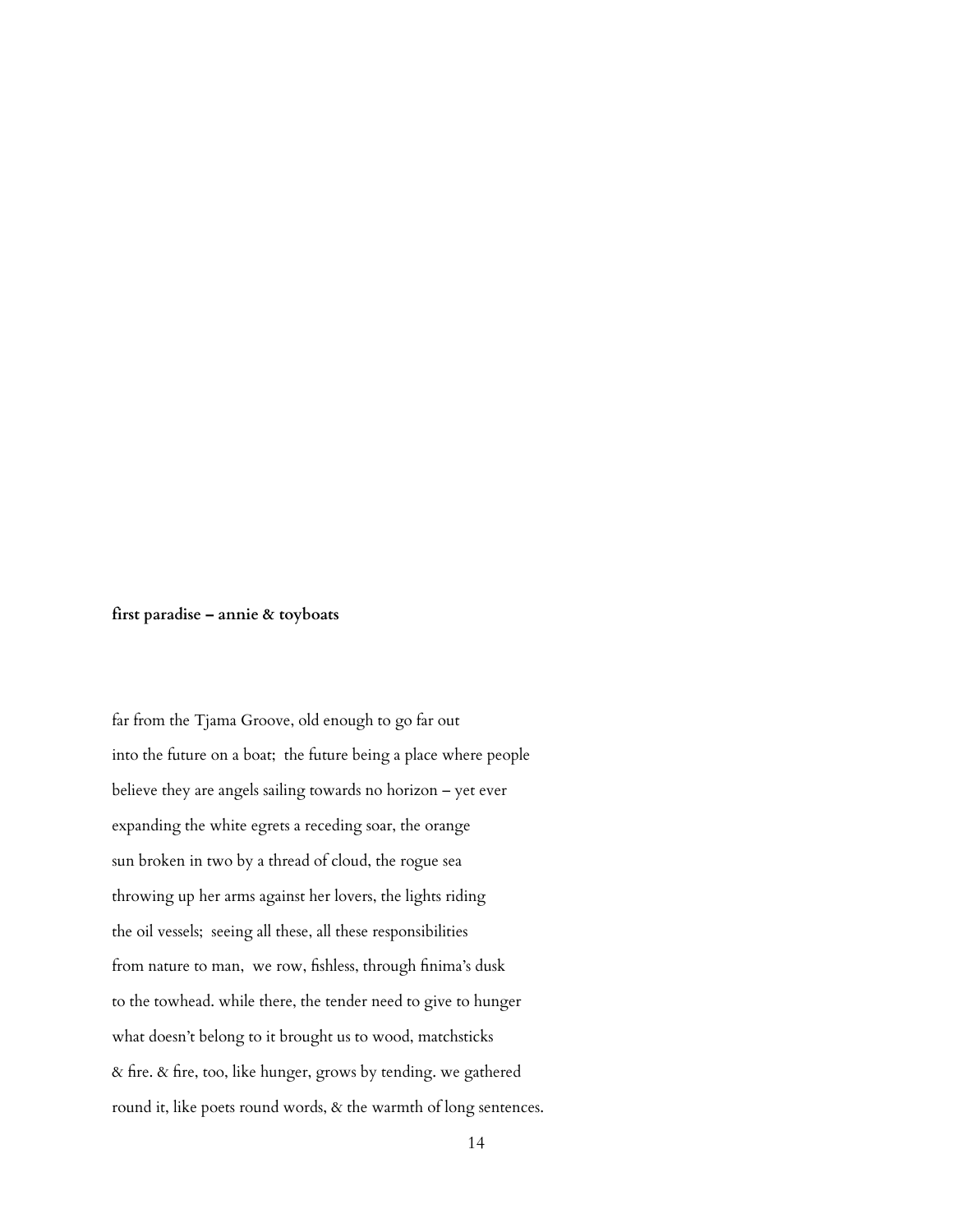we should not have been here, half historical in the faraway blue, said one of us, whose genius blooms when seasick. i offered my heart with its functions: the sails it hoped for, & the depths it feared to reach. i went down the deep ends, calling after my own ship which has been my jinni & loveliest of seafarers. the novel was: the future exploded as sudden as the glory of a cigarette butt smoked over an oil field. surrounded by the glory of the economy, i swam into you, as far as i could, to allow myself a piece of drowning. in a story at the end of water, maybe you didn't drown. maybe i drank so much of you, to keep you as water & heaven, one i carry to all the places we have been: childhood, sorrow, gravestones, & elsewhere.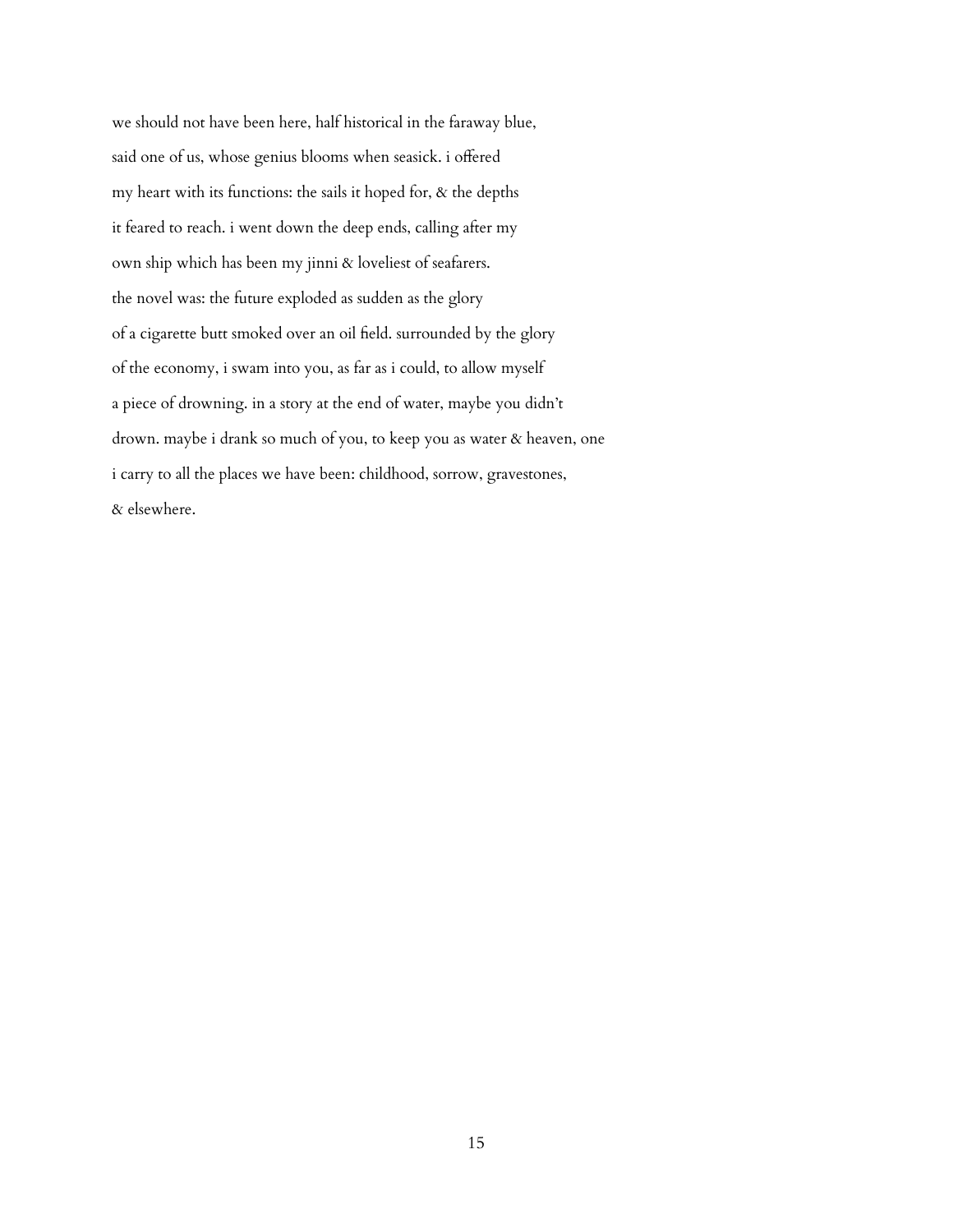# **first toyboats – a painting of swans in the future**

have you ever stopped a flower from getting intentionally bright? E how glorious have you been expressing yourself in *a dump?* the hibiscus grows even from a distant & rotted time.

get a poise.  $\&$  let the camera, your heart - trigger-sweet, click. here's a photo of all of us: a little heap of music seated on rock facing the vast county of water. her petals eliding sunlight. the darkness of her feet makes clear the waters on which they have erected the roots. in the delta, south of the brambles, when you step into the water, you become water. she sits faraway in another color, something more photographic than the portraits of her eyes; she sings of jadun. kelly. days in progress. geography. north of nigeria. adjuncts. moses. rumi rowing the boat of his death, love's coffin, through the small american rivers . *who, living the dream, doesn't carry his own grave on the hair? his halo?* this is the horizon you have been running after; the bridge between poetry & the sky. if you see the fishers going out late, know that the apocalypse is nearer to the riverine towns than the angels flying over the limits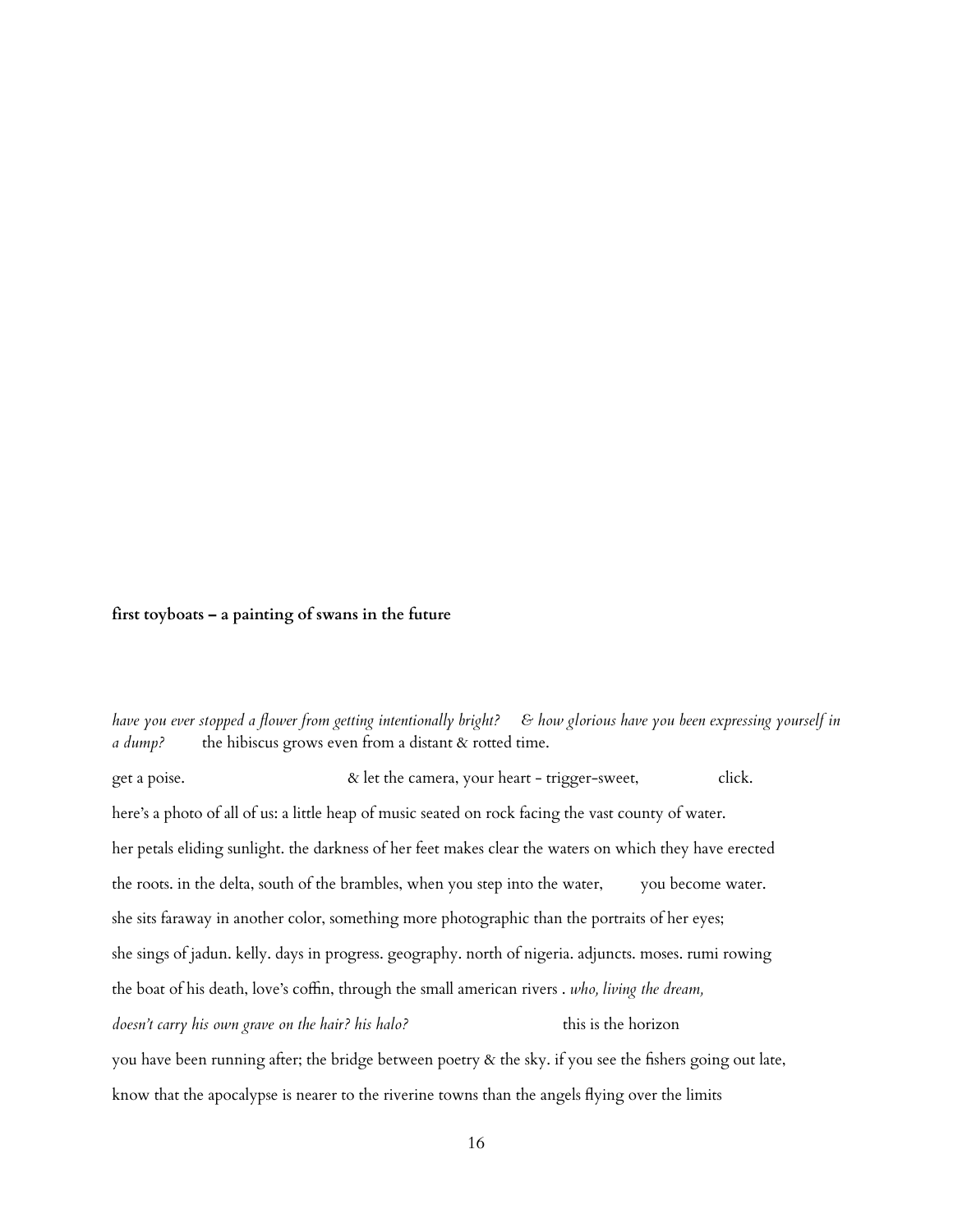they have been given as manana & bouquets. it's time to tell the story for which i have been given a solomonic vanity, two fingers & a screen, life & death enough to satisfy me. she looks far out to the fishermen. one must have seen so much water as there was gills to keep him swimming, looking for the origin of water. *father! father!* themusic*,* likeglass*,* breaksinto her throat. she recognizes the sour-stained history that was her father using his hands the way ducks use their oars. the waters in him screaming her mother's maiden name. love comes in solids, liquid, & transparent things. it's on this height she drifts in glory, practicing the future where my mother should have known how beautiful her eyes would have been, if they were fixed on a book, wild open.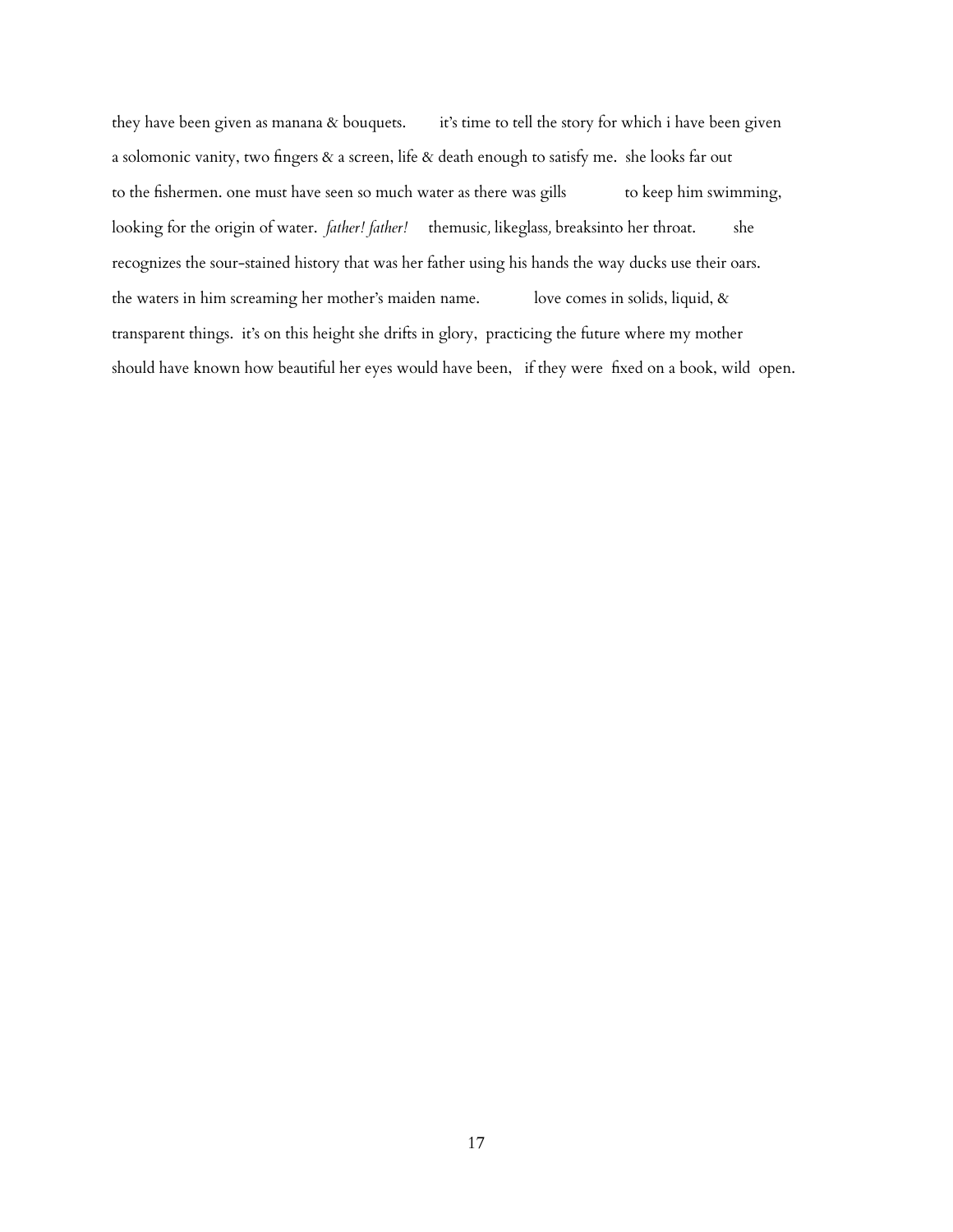# **first future – notebooks & piano lessons**

we are dancing again after the civil war, alice & i, in the oil field where a lonely sonnet still exults the bombed tryst – a hut which once stood, erect, on water. her beauty comes supple, comes spiral with every step, bends as grasses happy with the wind raising an alto over them. one foot on an island, the other a root dipped in water ending on rhymes. this is how she falls in love. she hums Beethoven from a distant sea, places a throb around my waist, & says, do not forget the revolution. today, it sings from a house without a roof, half of the cannonaded sun going green in yellow frames in it; portraits of an army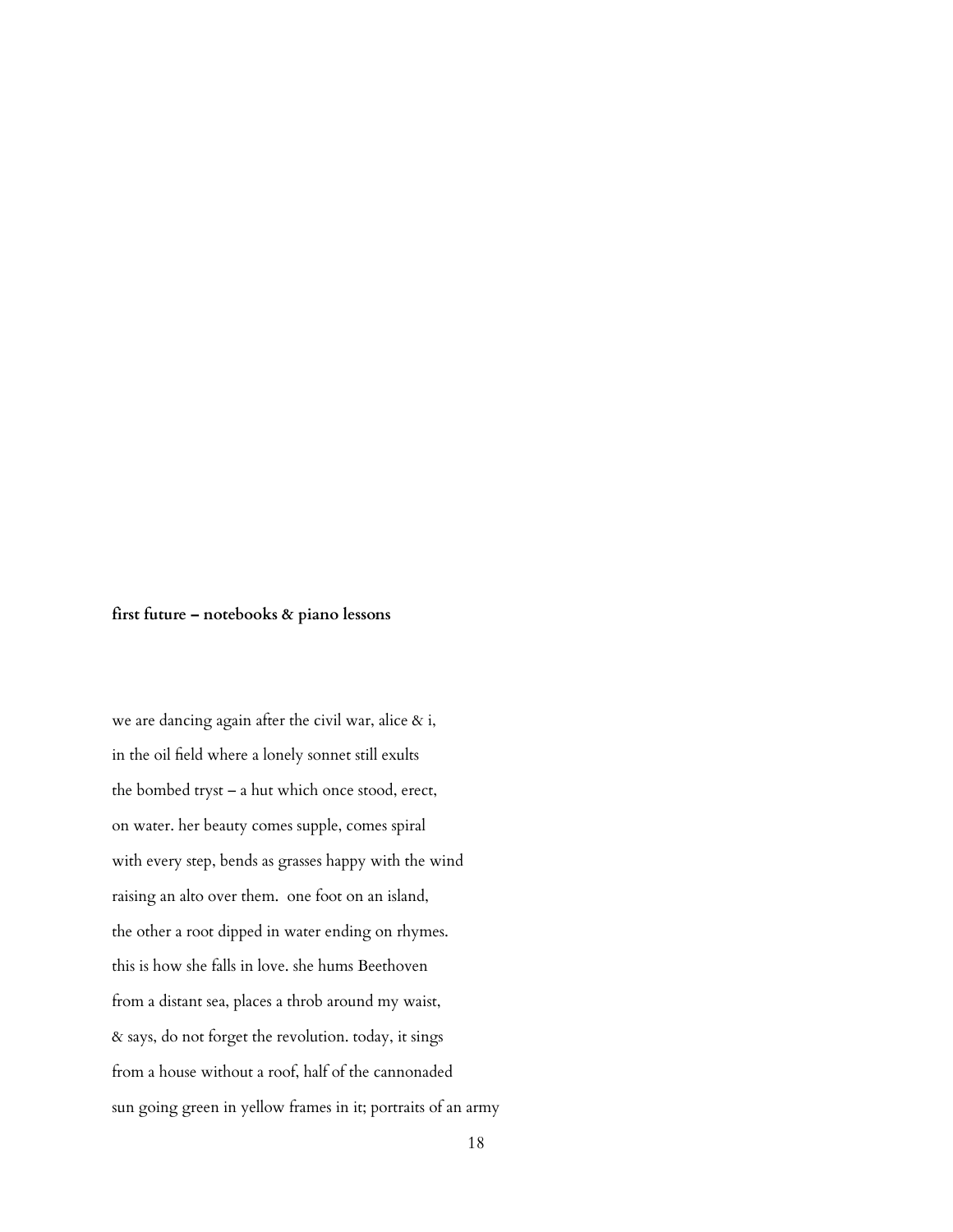hammered out of a necessary squabble. we did not see the graves but we are living in them, far better than the dead, far better than the fibre-boat erased by bullets off the river. i am the boy, brown as the grand piano, walking the shore, primed for what survives after the music-bright gunboats have played JS Bach's fugue over the small towns by the streams, affected by the graces of the serial sonatas. the black bullet hole in your leg could not stop us, as i run out of the country, losing faith as one would lose certain disposable objects, to meet you coming down from the arms which bore you beyond the reach of the war. here, we have danced half a century away, & this is how we learn the art of the future: we hop.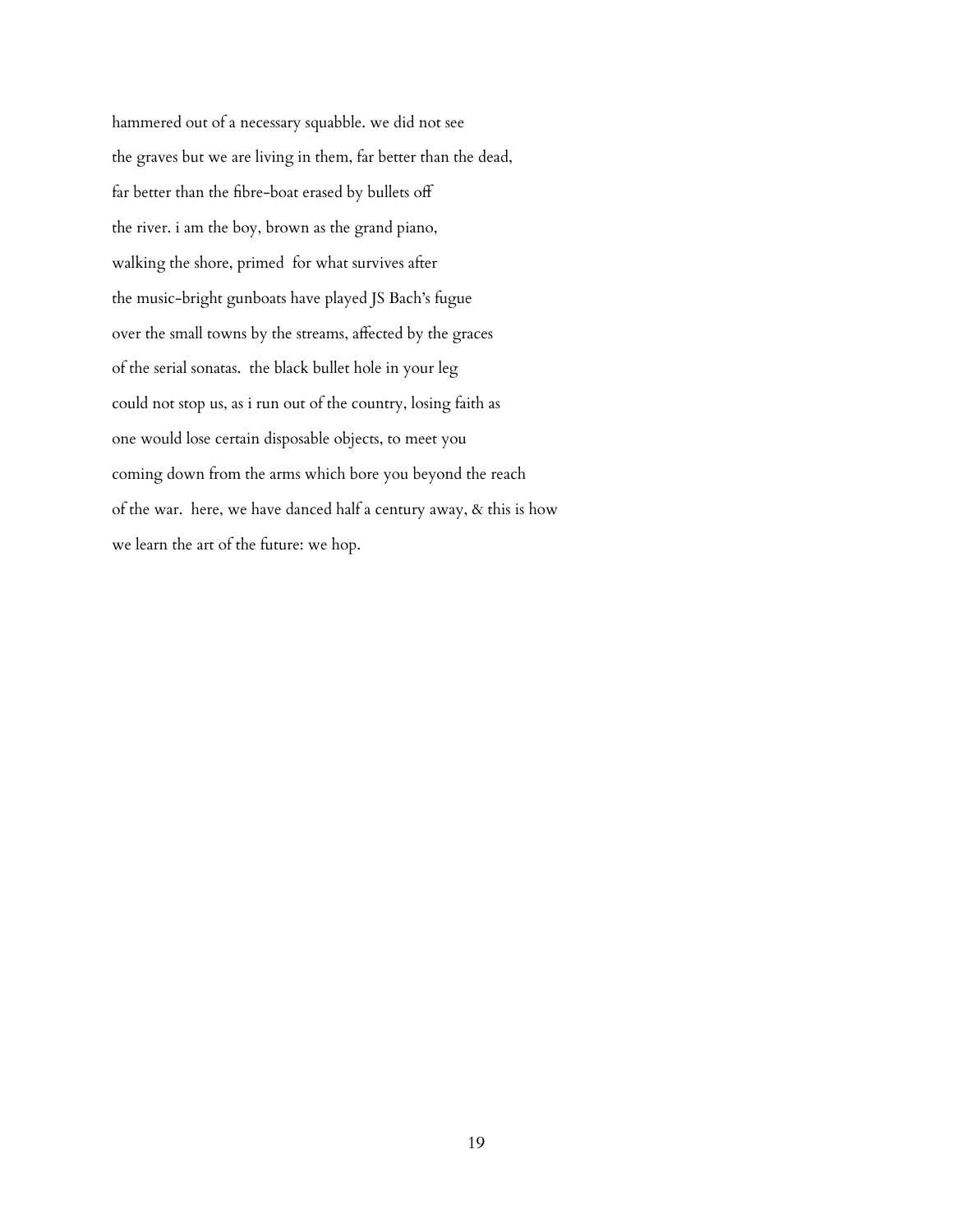first lessons - the picture of the girl in front of the universe singing a note halved in two almost the **drawing of islands**

the sea begins its journey from the mirror in her hands. & this is the genesis. let there be mystery, glorious enough to write out the sun-seared side of the garden. *what do i reflect here, history?* say alice, say radiance: let there be allegory too; my little sister *without form & void, & she was black upon the face of the deep; & the spirit of the queen moved over the waters.* we breathe the earth well,

if we share with the little stars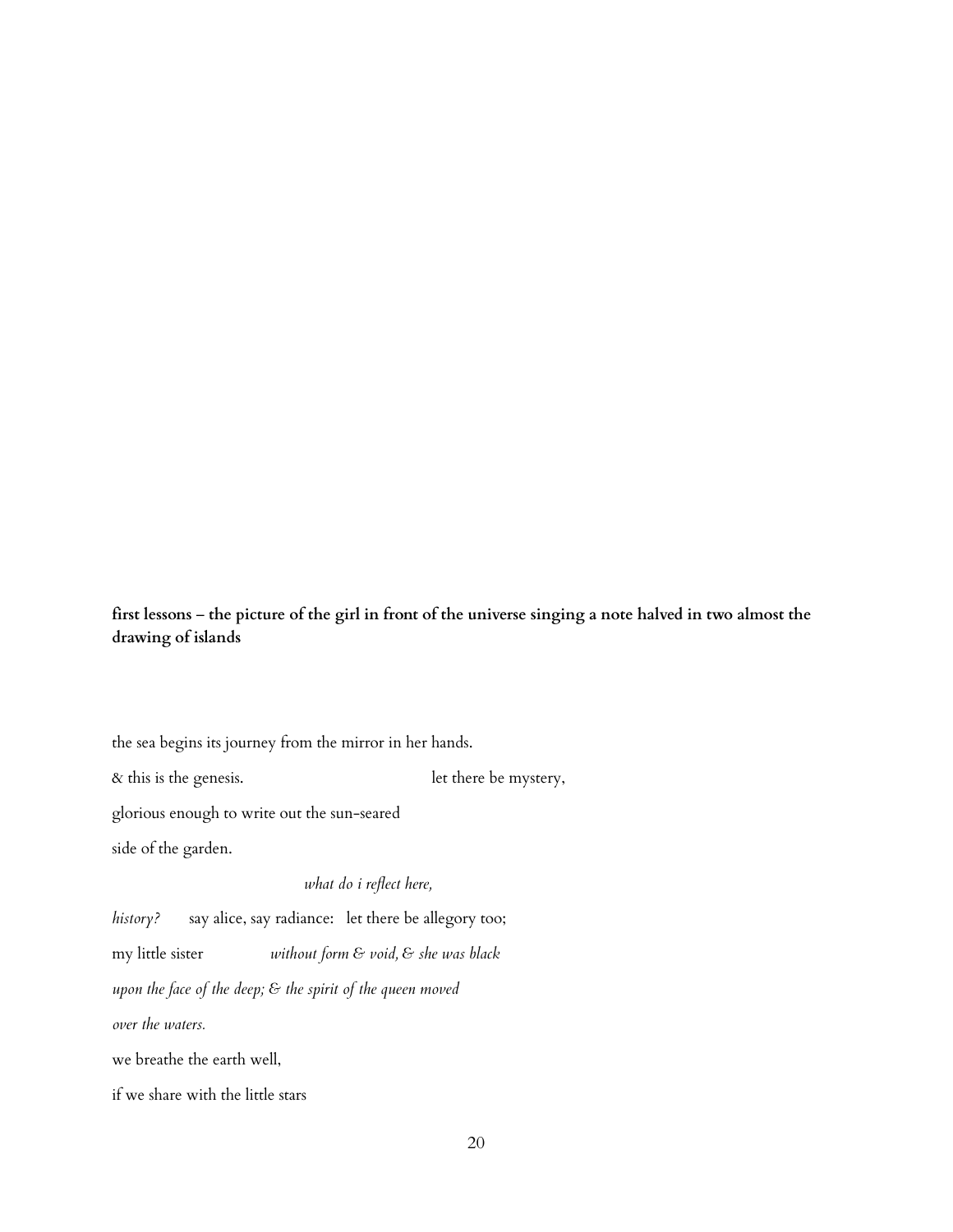such daily diamonds that flow from here to light the mesh. the maze is my little life, bent like the question mark, a roof over my little sister a loud example of loneliness. my mother says the city doesn't belong to a woman, who, broken by public work, gathers her pieces beneath a man. & i do not know. but i know how i have ceased to grow from these dark waters into a boy.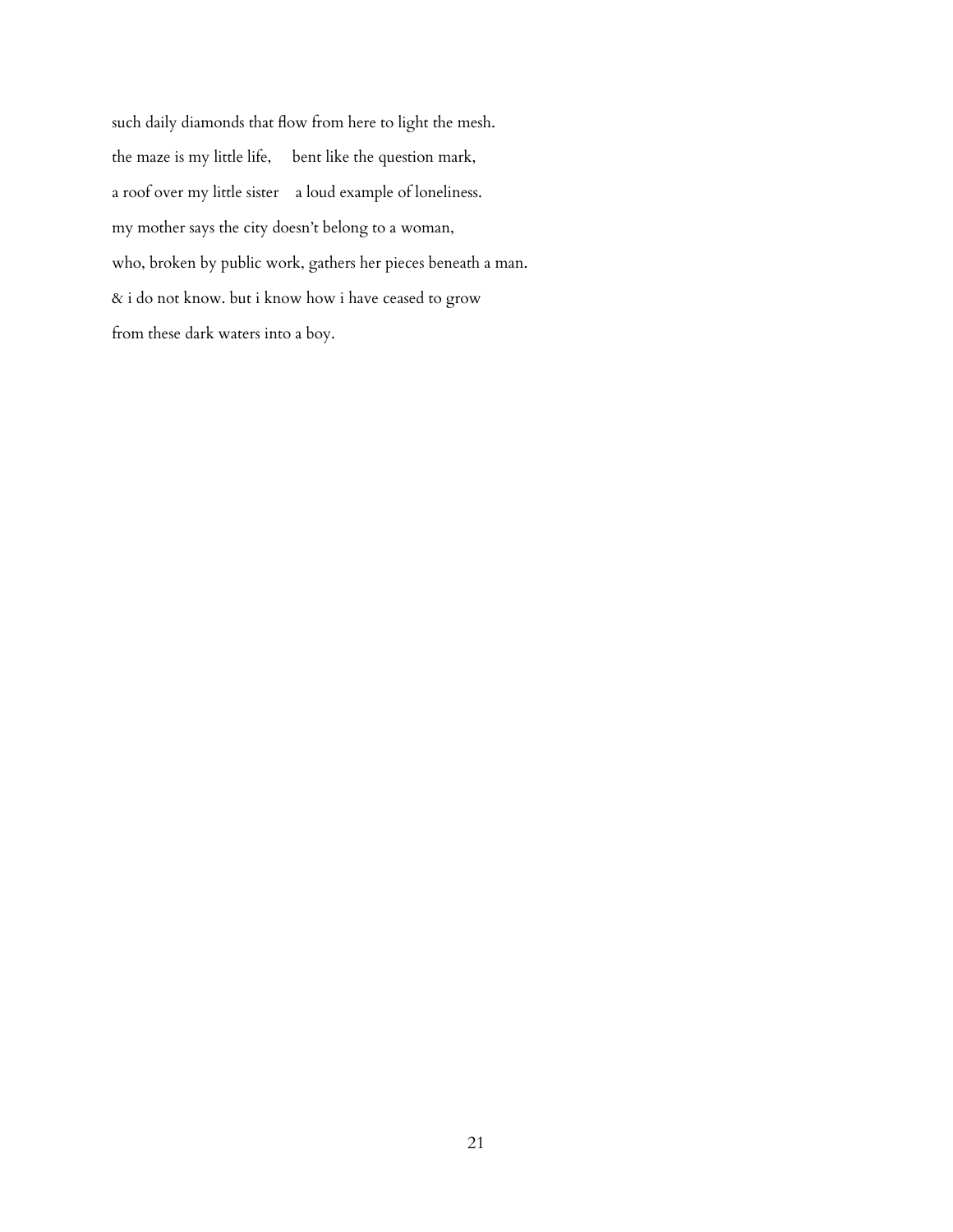# **first island – mother & jazz**

once upon a jaded time of a lone seagull swirling home in the evening sea, to rest the tired day – visibly triumphing in a windy sinfonietta over stone-shots, subterfuge & the ordinary heavens, i swam my mazes, under that southern glory, up the small river running between me & the federal troops to the inheritance – the adagio surrounded by waters which sounded like biafra, nearly vietnam; ancient lands, fertile as death, passed on to me as adeste fidelis & fiddlestick. *do i belong to a state of war? or music?* maybe we can get a country for each of us, to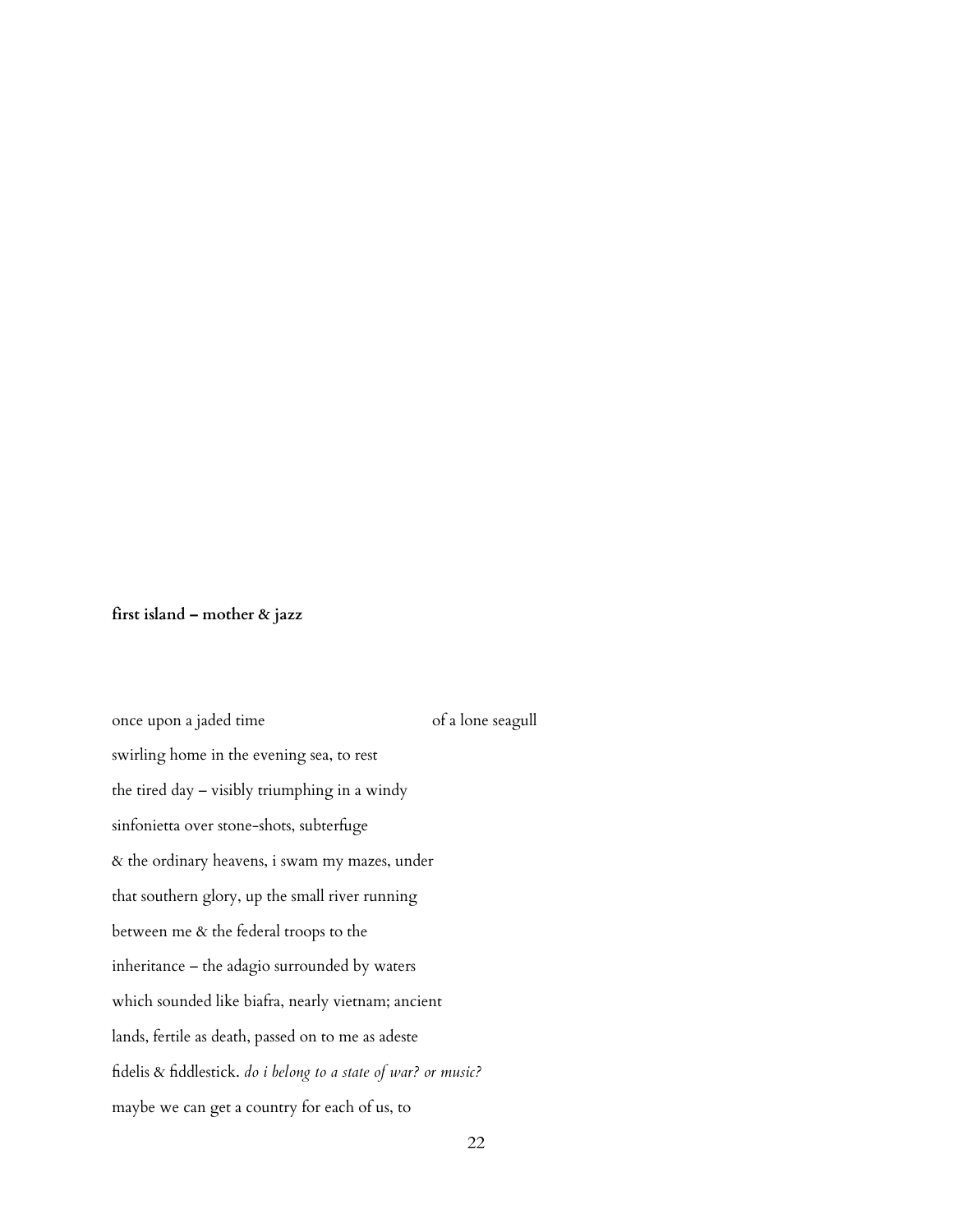flourish in loneliness & music, leaving the old flag-waver to his anger - scattered here  $\&$  there like Easter eggs. maybe we can get a photo of the osprey. the last time we appeared in a battlefield with gravestones keen as talons, we were as young as conscripted babies. in black & white, our fathers looked hardly out of their eighteens. every child was professionally arranged, all prey, smiling obediently except you: in the right side of the photo, my fingers draw on your forearm a barren oil field, your hands closing together in a secret dig. over the years, this photo had been the legend of the music industry. the stars had all sang it, once or twice. despite the rumpus, & the notes ferried in a boat to syma, no one could find a copy. but here is a copy: mother  $\&$  i, in a hold  $\&$  jazz. one of us, i barely see, is pointing from what's an isolation at a falcon lifting a ripe olive, asking, *is that the revolution?*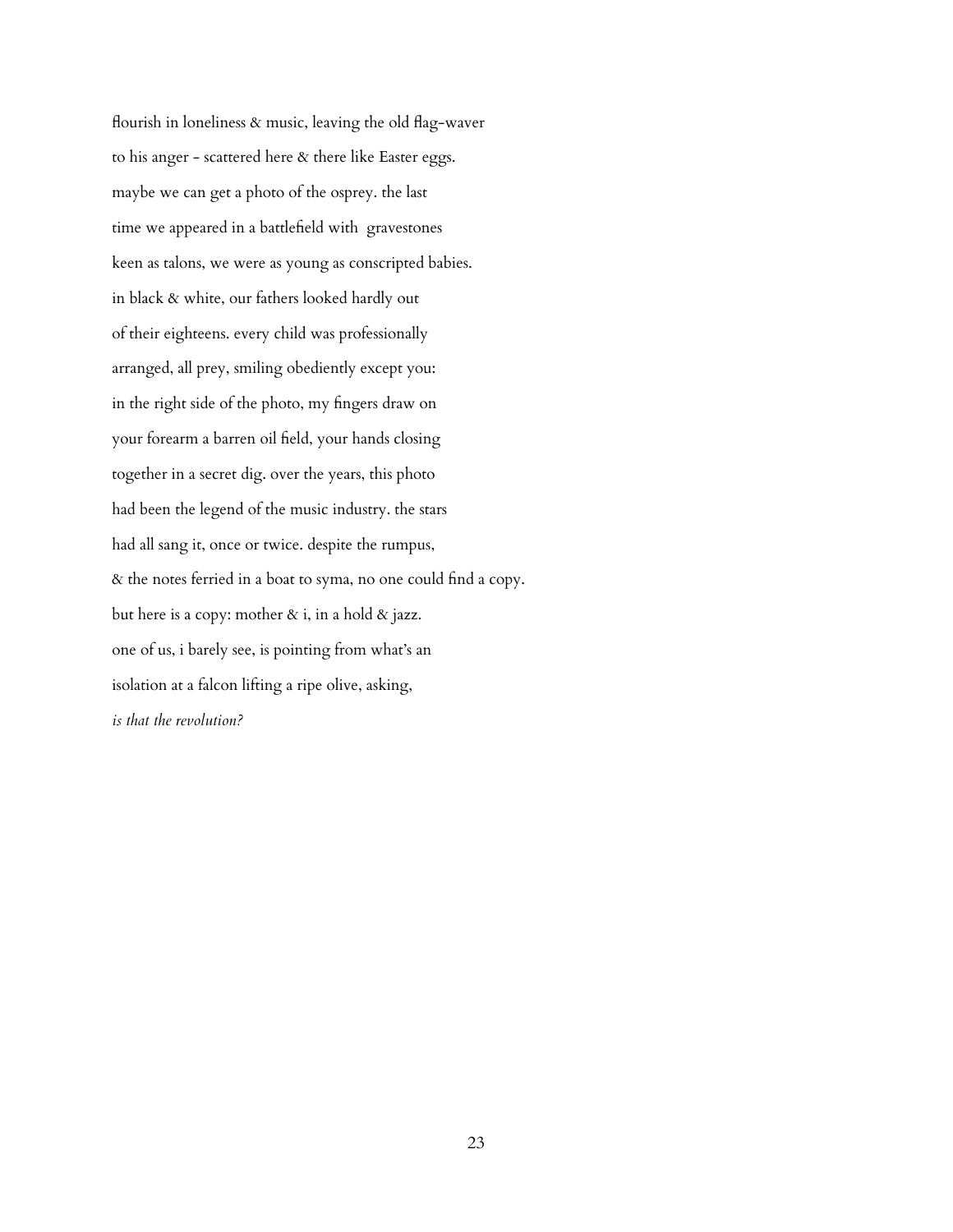**first jazz – sasha like a flower in a field which grows as wild as the universe**

*a field is an answer to the flower asking, why do we glow?* & the answer never comes, the answer never comes, never comes … never comes … never comes … never comes … the question is a black hole.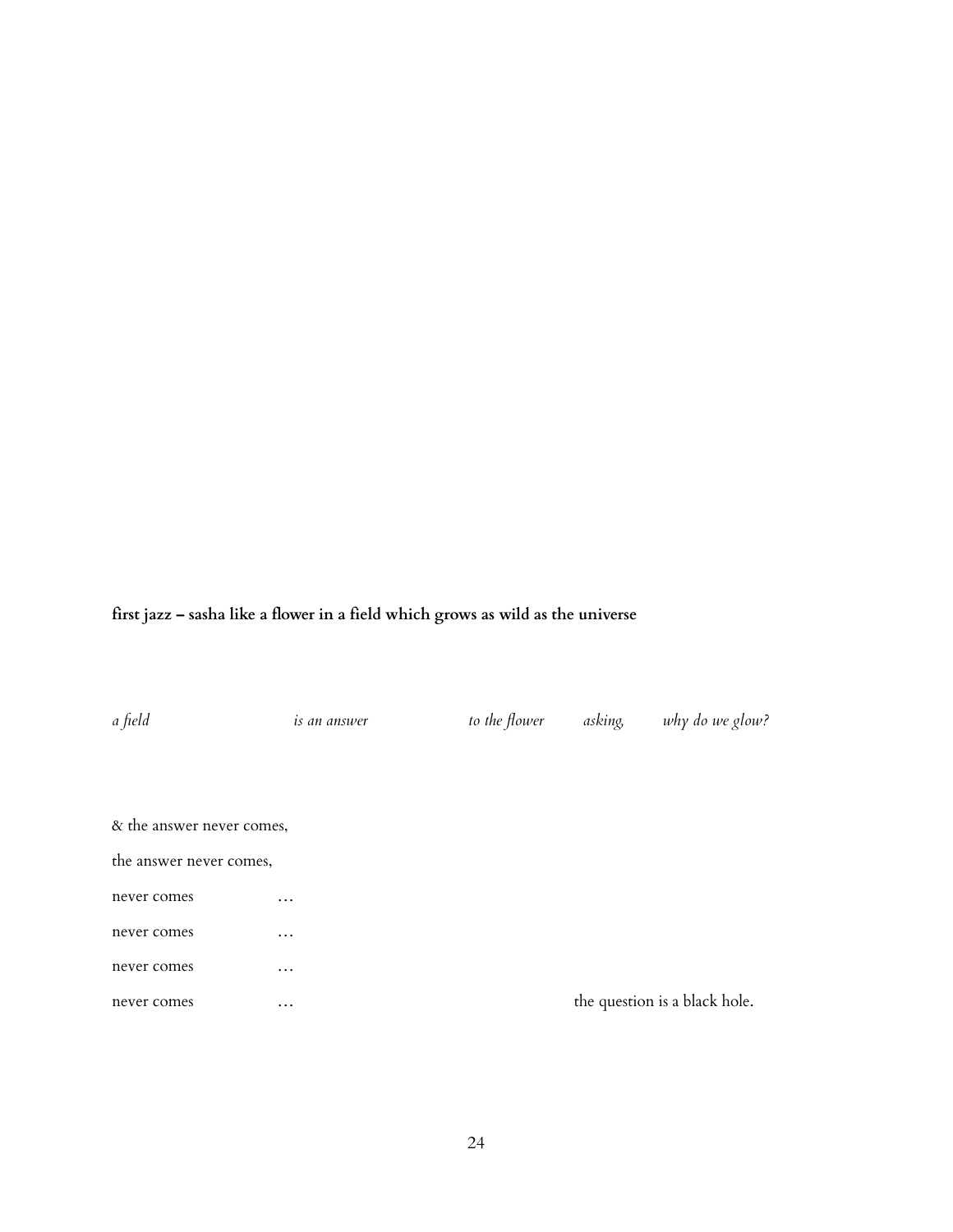& there, is bomadi.

#### **bomadi**

*a field -* my hands as bright as petals are crescents rising to her jaws. her lips, like passion fruits, cut simply in half pinks, simply open the doors. & i, the entrant, have all the gifts for the night. love coming through the lights. the love that cannot be made without the glory of the eyes watching it. at the end of the room is the endless photograph of our universe; the boy i have become, wrapped in the arms of the hagiography i seek, the girl a humble-bee bent like a question mark, in a colorful inscription of honey under the drone i always think to be this music spooling silences like nets around me;

*are you pregnant for us?*

*is an answer –* if the field outside the maternity was a theatre, & i am a burning rat torched by the world torched by the cost of living it. if the flames were waves, & you are the ocean, what in the name of our Lord, Desire, is our first kiss; this beautiful storm all electrical, all symphony. in another frontier, the colors ultra & bleeding closes, i could see the moon, a voluminous manuscript edited by mary as her first & only child bathes in English, water washing the language. the story is: i don't understand the ijaw word for newborn.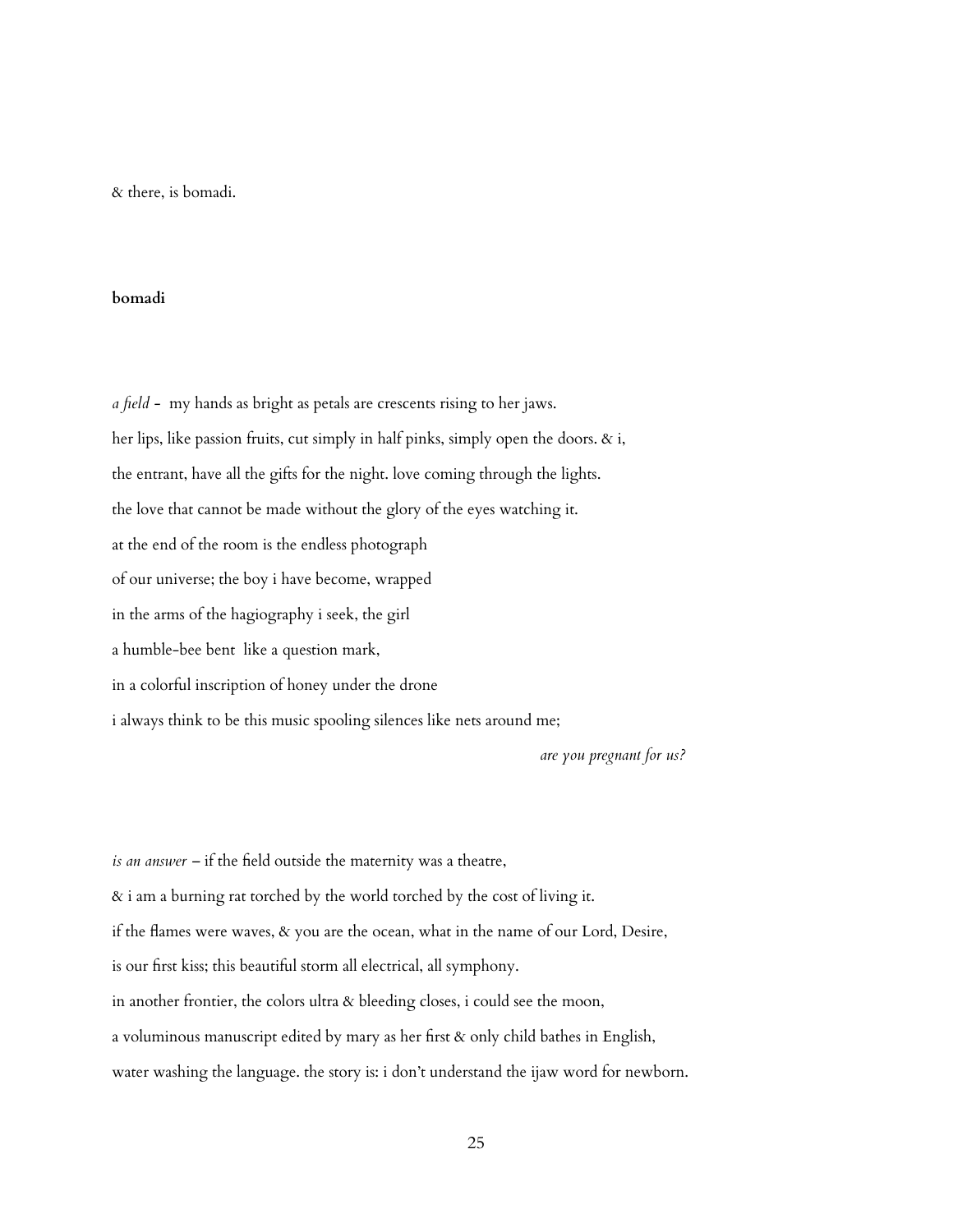*to the flower –* named after the movement of the slow seals washed off the shore, i walked home that night, surrounded by rainwater, drunk with nightfall. i put down the man & gin i was at the door as she opened to me the day's petals brimming pearls. *forgive me for coming,* i whispered. i sat on the edge where the bed ended. i sat miles away from when Sasha slept. if the child ever dreamt of a father, could it be me? if this little girl ever dreamt of growing from my shoulders, could the curves be large enough to hold an ocean, the love i rowed from one coastal town to the next nostalgia? there on the link, a field of guilt wide as two decades far apart, i stretched the poem that will touch your heart, again. again, i couldn't reach it, as i was already gone to sea, to find the depths & pearl them, not for your mother who goes extinct over & over again.

*asking –* we were part of a long line of cars & buses before a river that had no bridge. i was taking you to a place that had no home, just a small bed to share the small dreams you had with my sister who had already mothered a country full of four daughters & a small vault for keeping a good record of the economy growing from the green of the flag. before us, a long vehicle exhaled a curtain of smoke dark as the night. *keep the windows up,* i called out the driver on whose two fingers a cigarette burned, which reminded me of the sand & wooden bridge your mother, with love & matchstick, put to flames. *did we ever make it to the blue clouds?*

*why do we glow?* – someday i will love you how i love the infinitely blue allium, diamond of the field inside, dirt of the garden outside, born of a green radiance. what's the worth of a woman's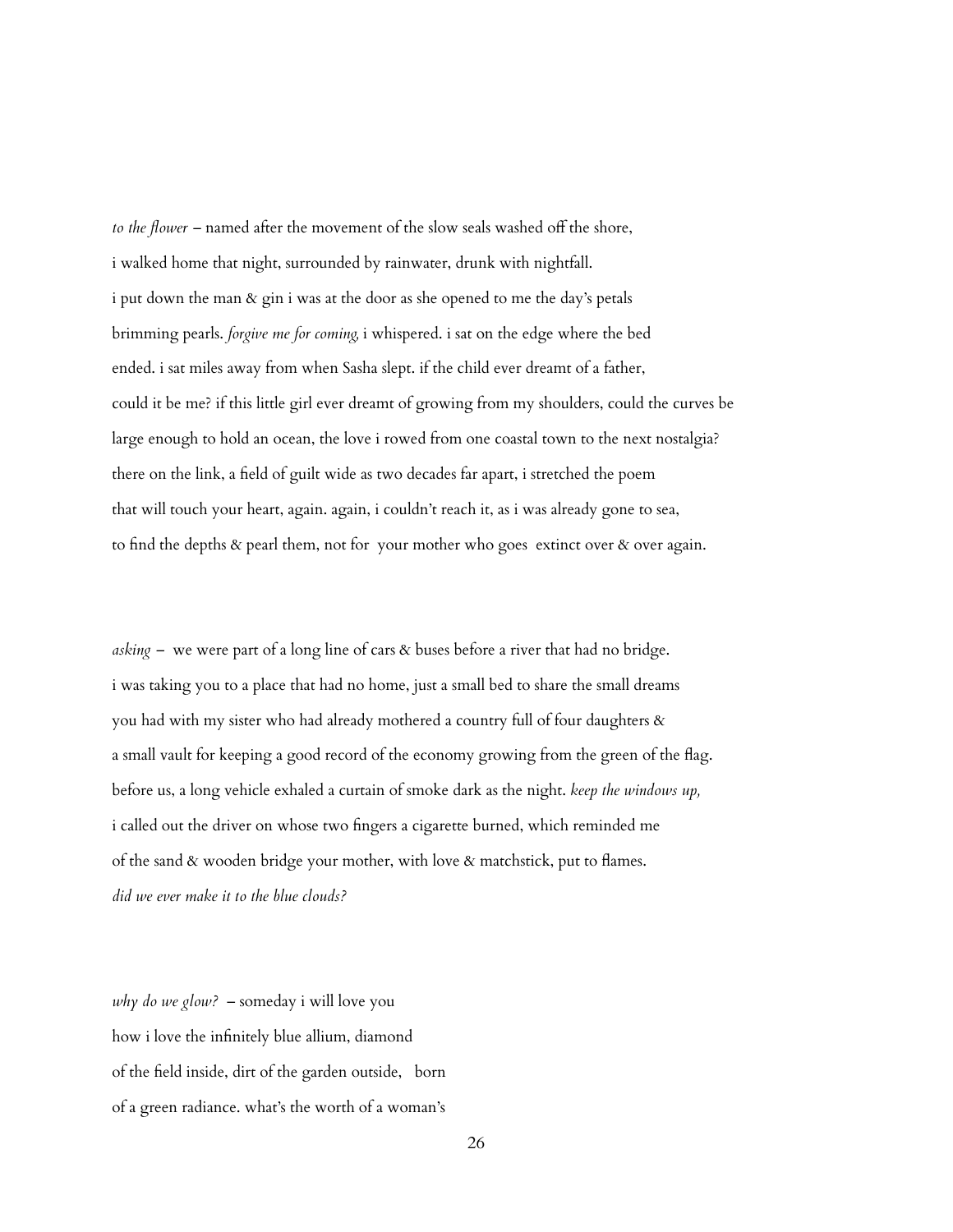life in finima? i parsed the evening news on the TV, till your mother rose up from her ultra-patriarchy, to where i had cuddled you with feminine hands, flowerette, the girl of surgical beauty. we left the Abrahamic hospital behind, & drove past the old colonies, the houses run by Adams, the sidewalks filing in & out of Edens, the apple stories. at home with a world trying hard to renew itself, trying hard to prepare the earth for the newborn, when they asked me to say your name, i named you after God: outré angel, a recherché collection of light, of the roses' bloom, sea-blue woman – *endless, endless.*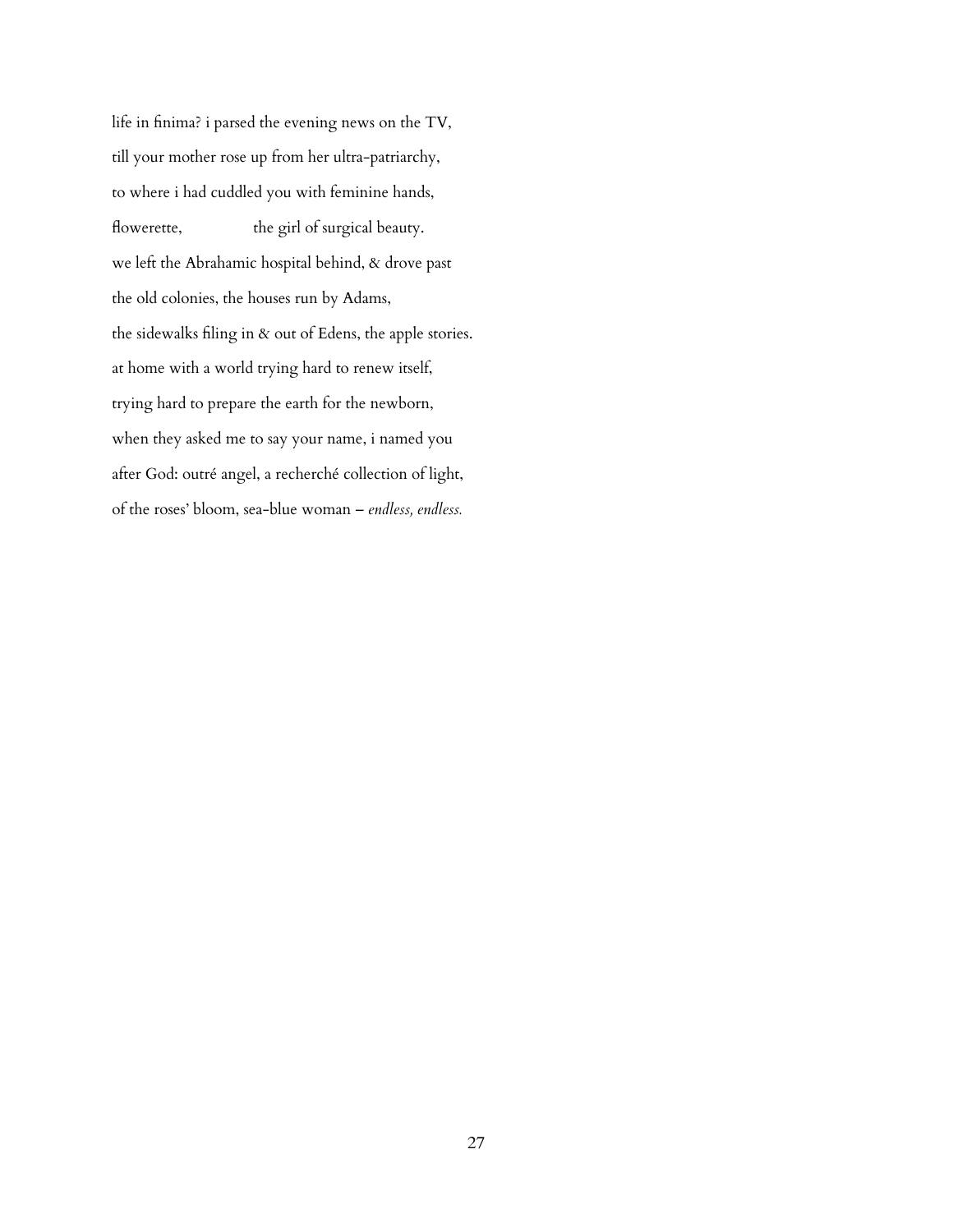## f**irst universe – hope. or what can equally mean light in the dark**

from my ovate window raised a little above the city, my past becomes my light. fixed forward, i see my eyes clear in their own visions, & farther & farther they go to avenues i have not thrown a foot with no shoe on. i hold the present with the agaves in the hands of someone i don't know, allowing the future spread before me flit around its expanse, its taste. *before me, lagos is a grisaille –* is a song affected by the yellow buses, wanderers living in chrism, sentences wandering off their languages, movie stars well painted for the everydayness of the clouds hanging from widgets, open lovers of themselves running after their own fragments, chiselers coming & going into that new nigerian cave, stone bridges asking questions by how they loop over this – *which kain life be this? which kain life be this?* at the end of the world,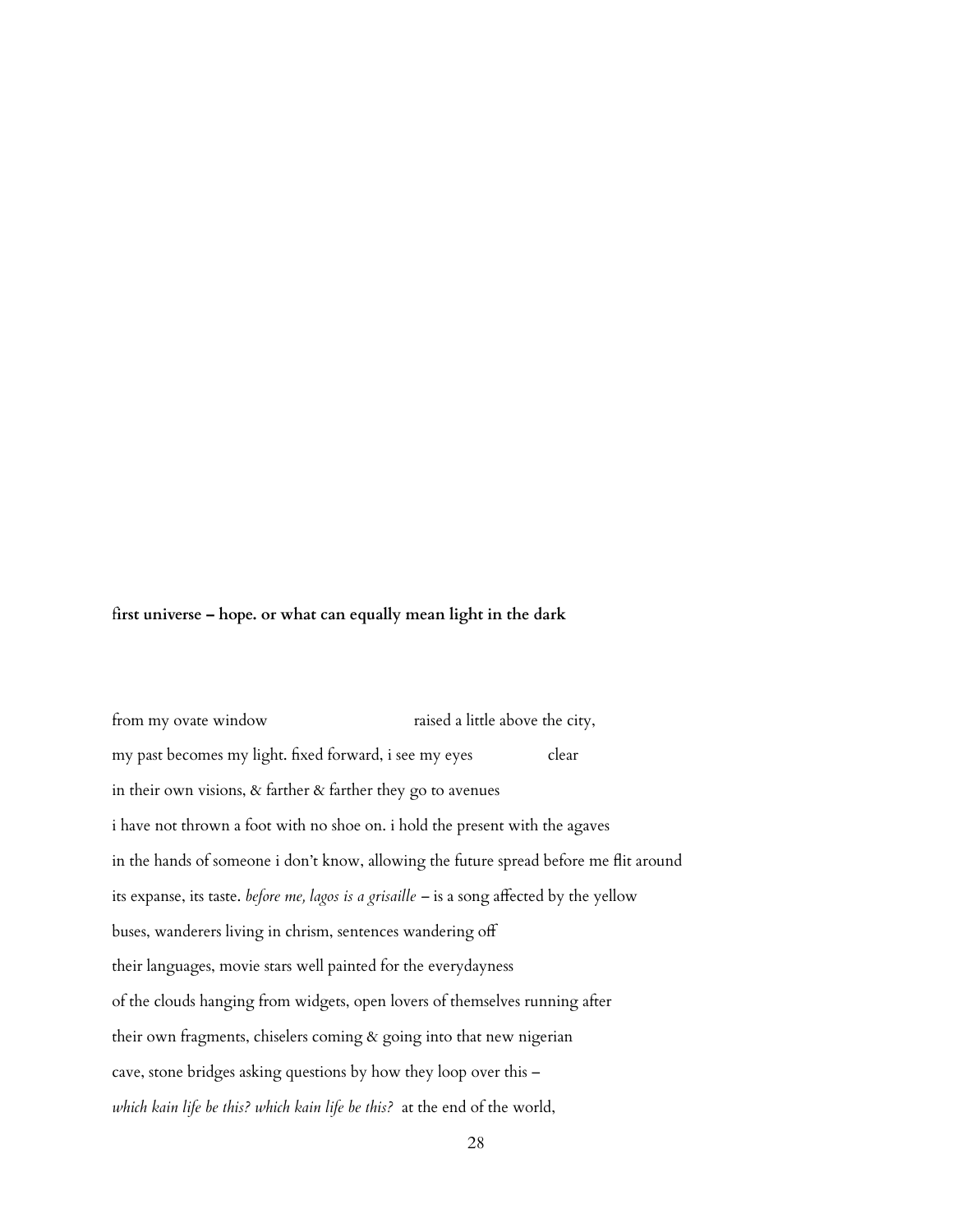a country walks into the music unaided, but well before the music ended, a suicidal writer, fluorescent, flares up in new flames, with no water in sight, & begins to set his desk where no one lives but friends of his indigence. he puts his words to oaths, & though all eyes were on him, they did not see the music. it is not clear if he is an answer to a summon, though clear to him how he writes on his grave, already built with mansions each with its own oaken windows invisible to criticism. i am old in all this, & spindly, living on a plot of grey life that, backlit by the streets, i become a twenty-first century margaret kennedy's mote moving through shafts of sunlight, dancing to what is a slow progress from our linear colonialism to a colonial llano, perhaps it's a prose forest. one of my arms rises, as if it leads an orchestra of leavings, as if by raising itself, a flag will not go down to lekki as what surrenders. i move with it deep into the music, & stop in the middle to think, for a while, about where i am going. *am i leaving for a life?* i look like angels, like boats departing on 3am lagoon, which, to those standing faraway in the color of night, appears to be still between water & music, between what sails into a house built in the future tense, the substance of the things i do not know, which are as wide as the knowledge of the things hoped for.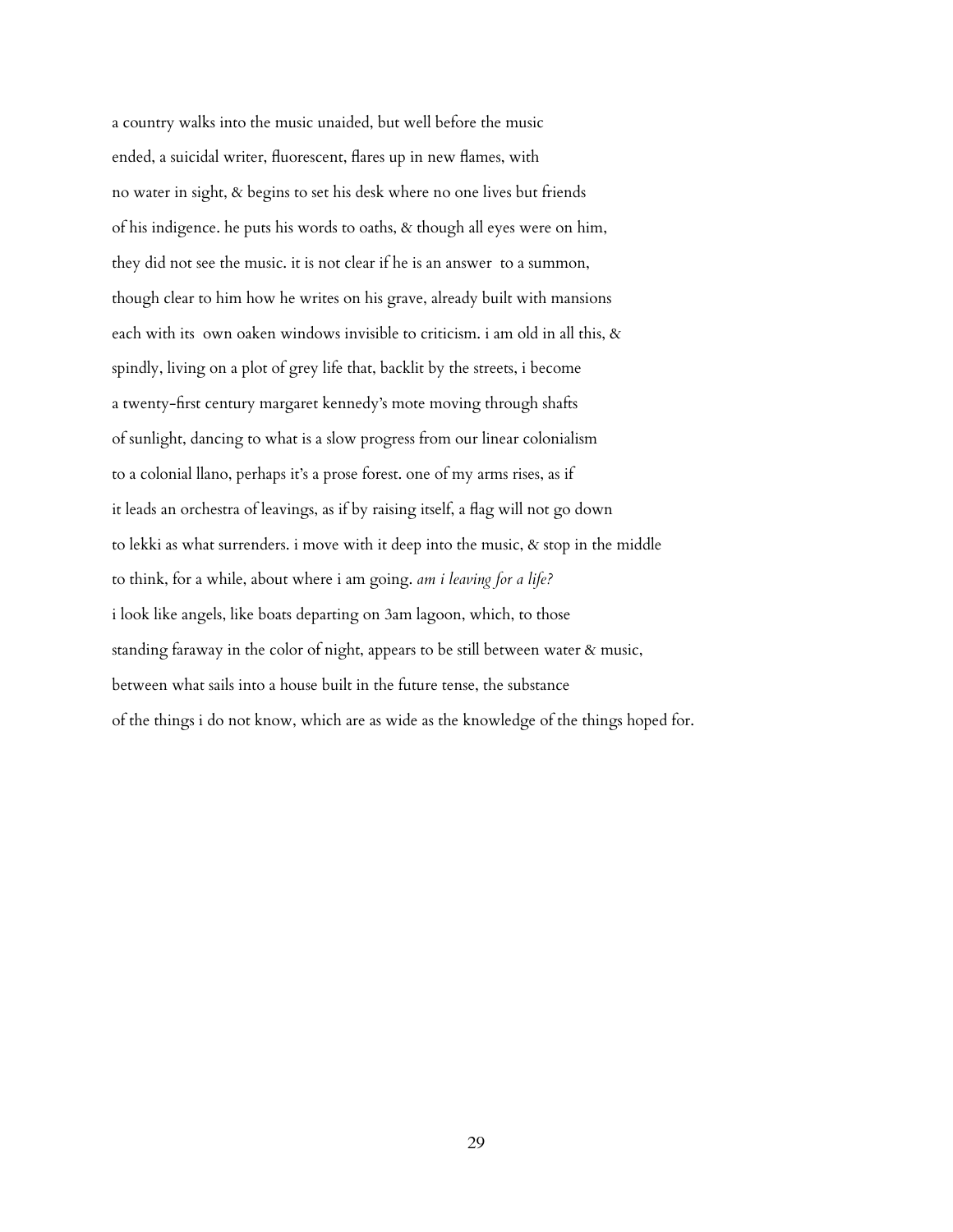# **first darkness – the distance between finima & the headlights**

*the nobel prize for the application of words in the service of man & the lower animals*, *quite desperate in their search for happiness*, *to show how unhappy they have been for 2020 years in spite of the heavenly bodies hanging over them*, *was awarded to Louise Gluck*

"for her unmistakable poetic voice that with austere beauty makes individual existence universal"

a statement my mother lifts on her head & holds it there, like a halo, a tray full of sweeteners: grapes & apples, with both hands.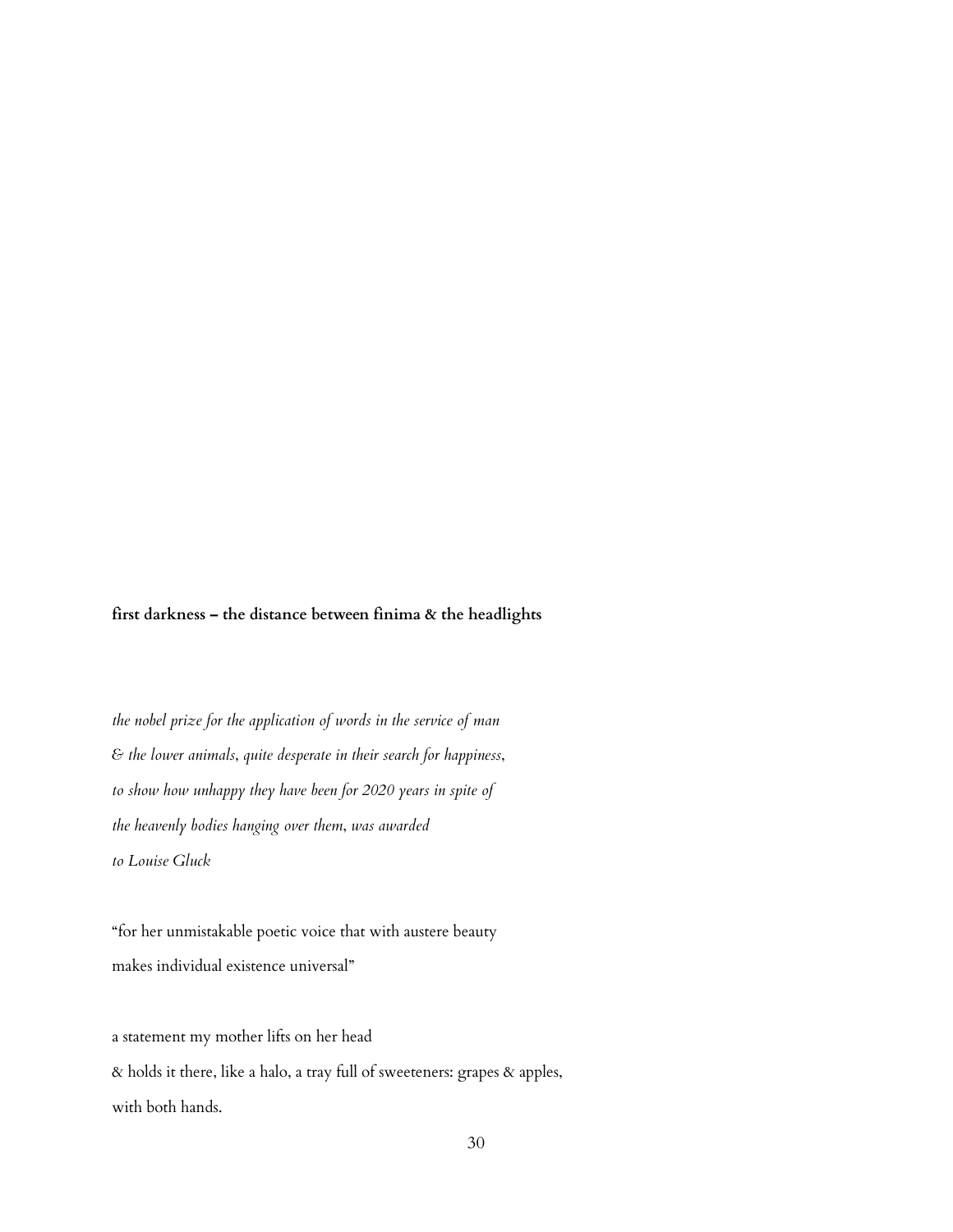i take up my haversack from the ground gelded of grace, & follow from behind the nidus, to the end of the shoreline nesting the shorebirds which sing of mercy; a certain mercy found in water. i stand, suffering next to her, as we wait for the kayak that never arrives, except a moment's rush of thin lights that, annotating the journey, bares the oil fields which, faraway & so close to us in a little corner by the forest blurred to a ridge of sand - point of departure, are arranged like the hanging gardens of Babylon.

i keep to her solid conclusions & to the root of her feet, that individual suffering can be made universal by visual intimacy. we see & wait, as we stand on "in the beginning … *the earth was without form & void,"* unlit, eternal, heads facing the deep north, aiming at the rays swift in their anchorage. though my mother believes in movement, believes in things that can be taken from the end of the ocean, like the fishes, to where they are going, we live as still as lake water.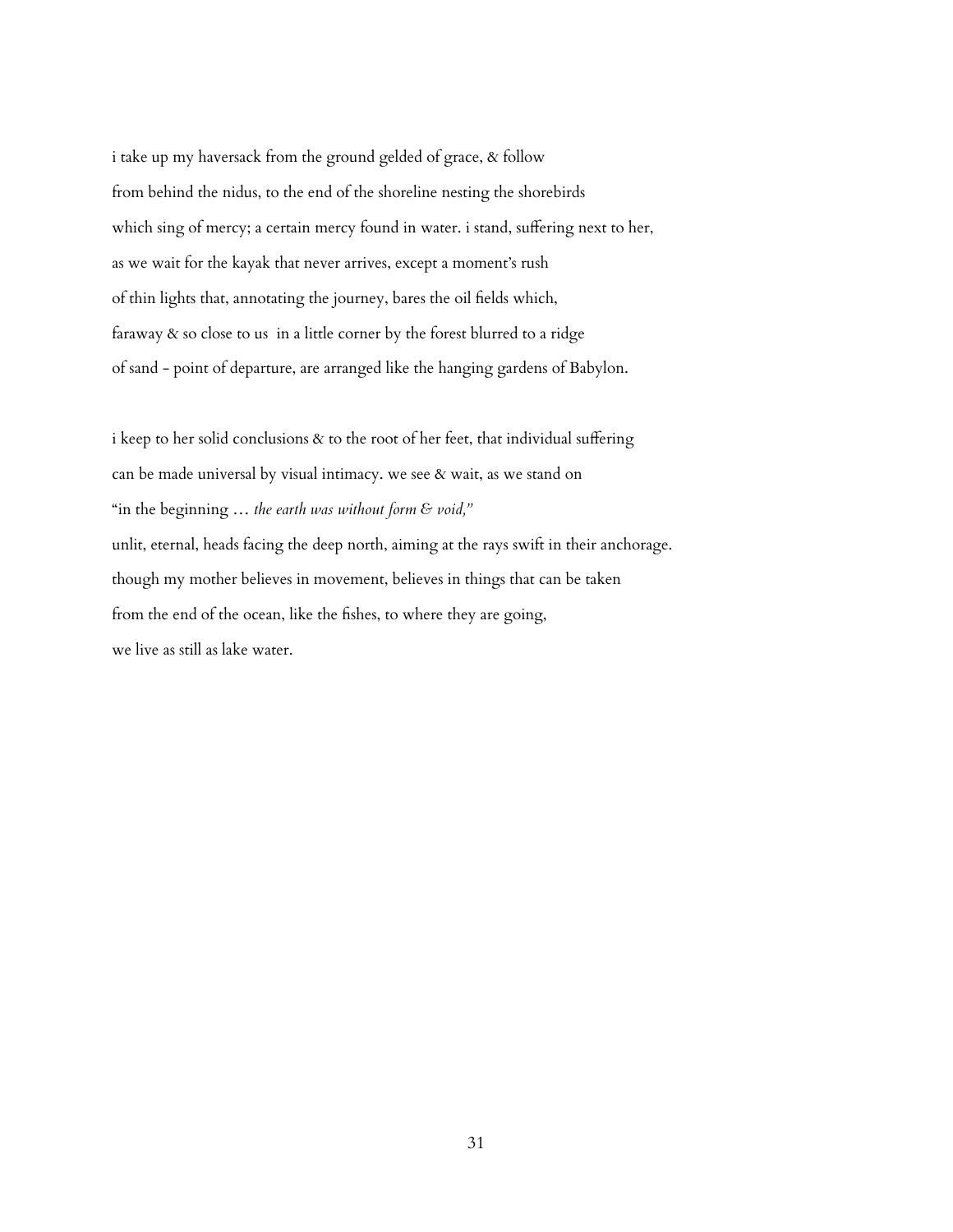# **first headlights – new york city, a letter. or glory**

dear tares, my life, full of lights, is my television. at nights, i watch it with sasha, asleep in the soft of my heart. in the day, i carry it everywhere the human condition is made visible in a relatively small theater. everything becomes creatural wherever i walk on; i live. wild. august. dated as far back as the tribes of arabia. nomads. gatherers of hope,  $\alpha$  i, spread from the brushstrokes in the hands of Van Gogh to the maps drawn with lines of absolute white, dotted black - here in Queensbury, there in the river town of finima. & i, a plat of dream in all of them: patriot, exile, isolate in all of them; quiet & enough to be globed in a room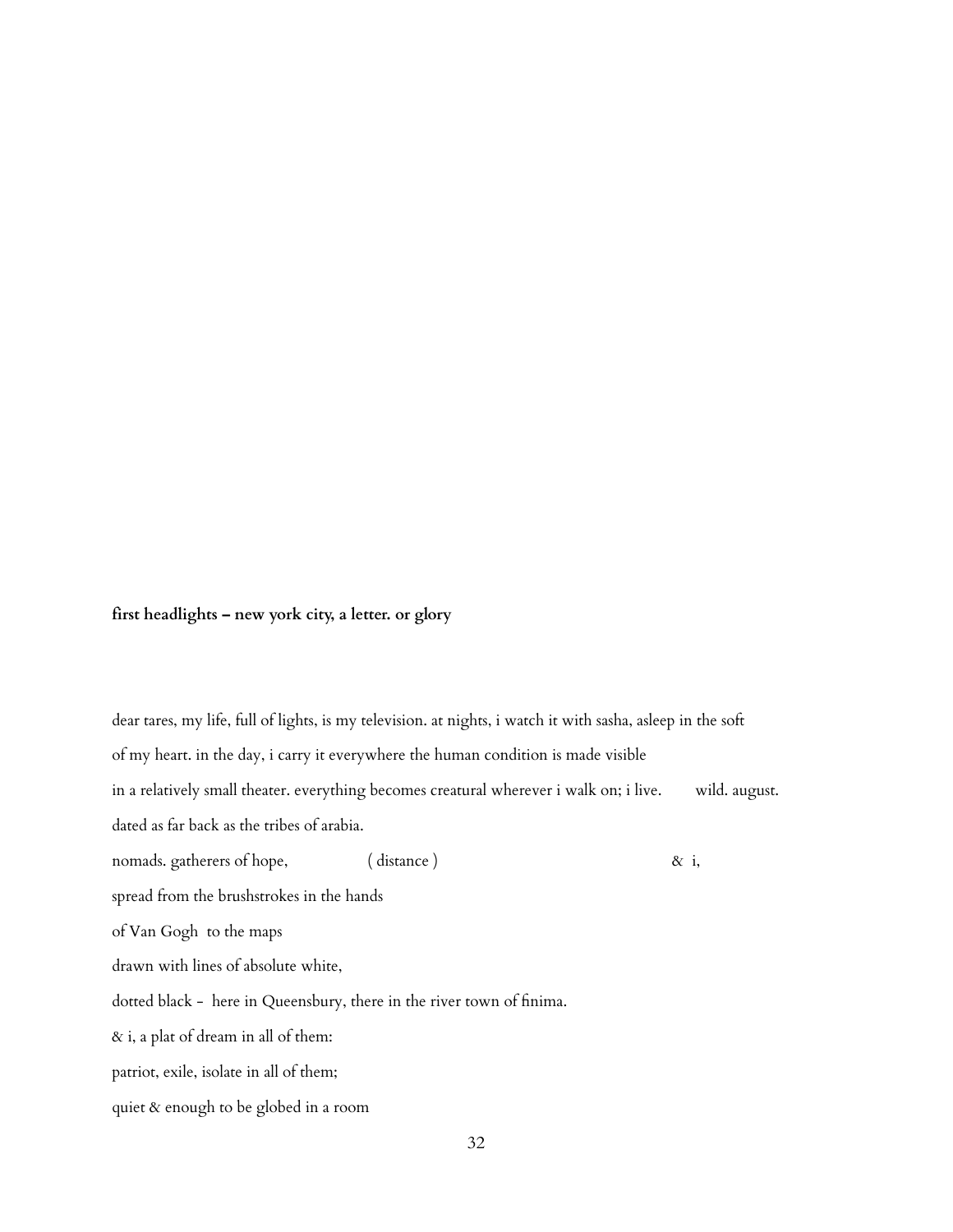shaped after a nest hanging from a lone

branch of maple, writes to you

about a man of thirty summers, about my penumbra. about home. transmissions. friends + people. geography. flags. anthems. riots. mastery. colors. colors. *wherehave i seen my brightness?*

here, i live in my hands. do not type my solitude.

*no be everything you touch go come in contact with your loneliness.*

my sorrow was as old as two decades but i lived happily, & happily i wore the night to the city's subway. a kind of new water flowed from one miss moly who lived in elegies an hour next to me - a poet enthroned on high concrete & glass overlooking the Hudson. her beauty charged with electric currents opened the floodgates for me. write home, she said, & i saw the African i have long buried in the long buses, the color of morning, riding off to school, the roofs made of clouds, the pigeons laying a piece of bread over another, the susurrus of trees, the gift of paintings, the transparent music, the transparent flowers, the miracle of light, the mesh of the ordinary.

i wake up to new york city the glory of the TV taking over all the colors of my room south of the river niger, asleep in the dream.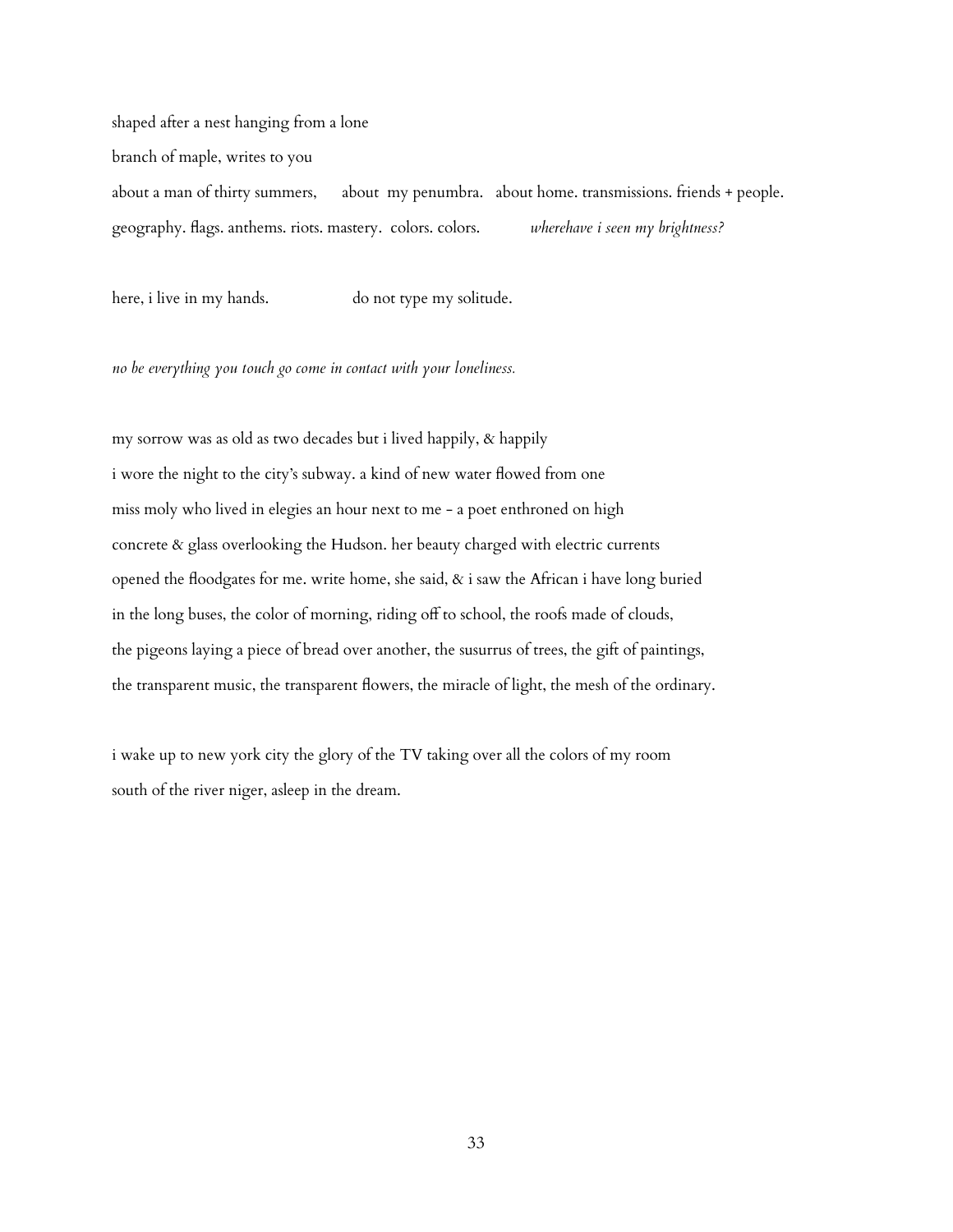# **first glory – last glory**

one day of water at a time, one small boat, one oar, one swell of a small town growing from seaweeds, one life, one fear, we scull the oil field floating on water, past drill ships, butterflies flowering barges, evenings, war stories, deepwater horizon we cannot reach, lettuce, the hush of the violence in present conversations, houseboats, the love of underwater, sea portraits: a dead child petal'd by waves, a white heron browned by the history of its own flight, to what looks like the future – the offshore night singing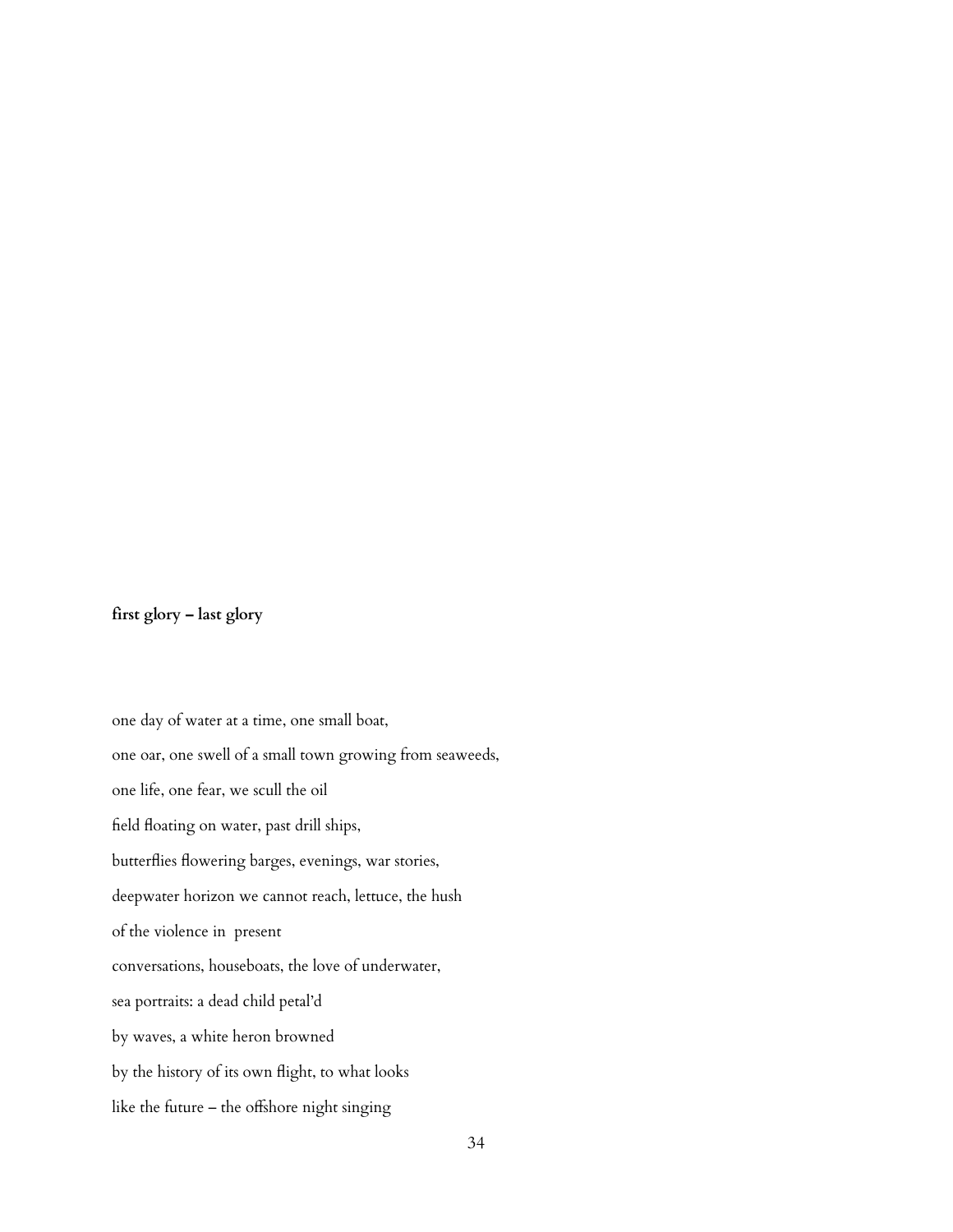the lights *glorious, glorious,*

glory be to deadwood & riverbank.

this is the night we have been living, the mirror we won't be reflected on, says my mother as she passes the fishing lines to the shapes my hands have taken to write these proems & poetry,

that, in spite of the tempest of our eyes, will someday become the shape of my story.